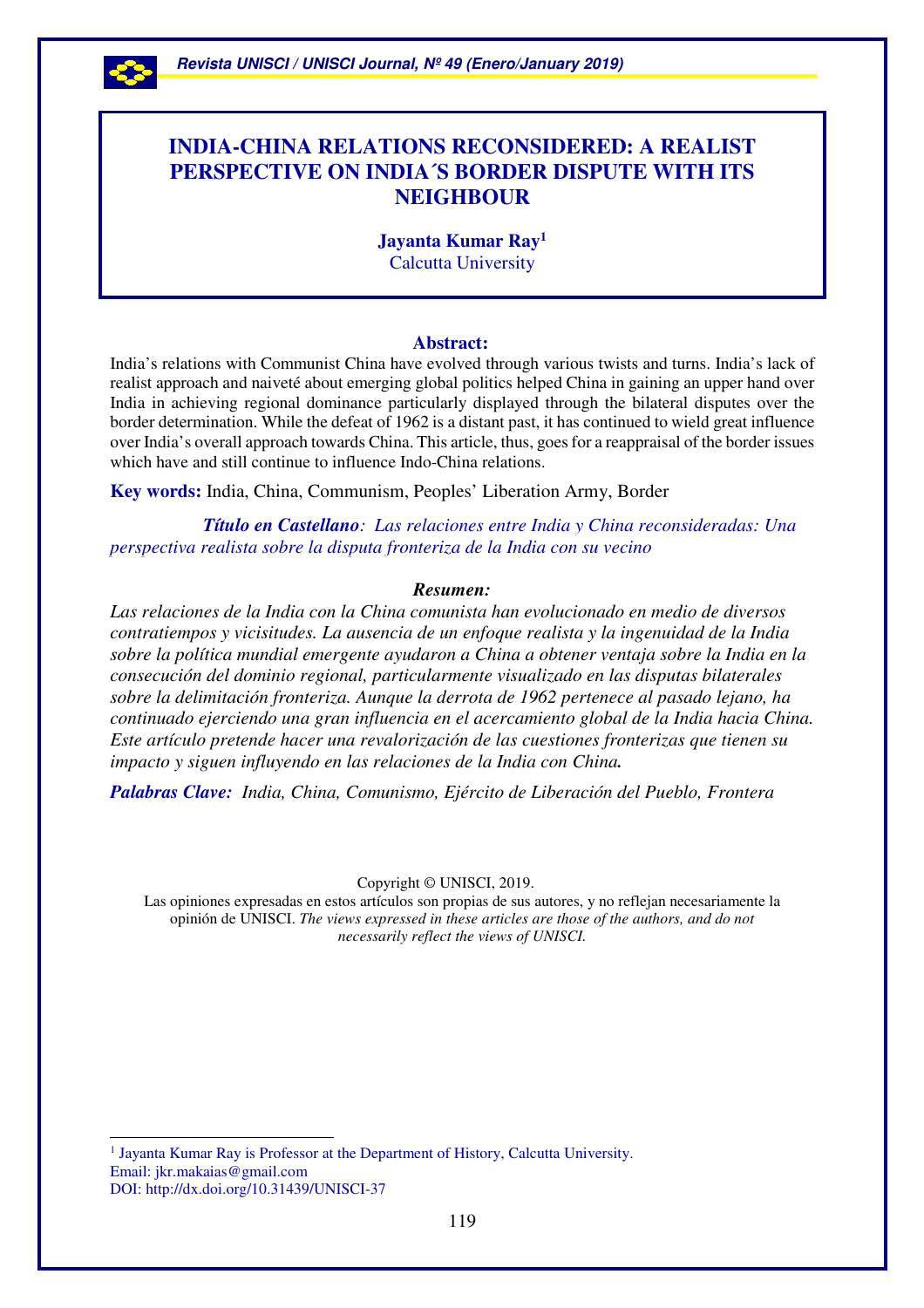

#### **1. Introduction**

China's relations with neighbours (including India) are pre-destined to be controversial and conflictual because of its notions, rather in inflexible, about its own frontiers. Critics may call these notions arbitrary and unhistorical. But China prefers to qualify these notions with such phrases (which may sound pretentions to critics) as 'unity of five races', 'impartial' frontiers', 'unification of China's national minorities', 'liberation of Formosa (Taiwan), the Pescadores, Sinkiang (Xinxiang) and Tibet', and, finally, 'historic frontiers'.<sup>2</sup>

China also stresses that the restoration of these frontiers is essential to establish China's international prestige and status.<sup>3</sup> China's assertion of its imagined /claimed/declared frontiers has depended much on the degree of strength or weakness of China's central government. 'During the last millennium of imperial rule', writes Lorenz Luthi, 'Chinese monarchs had always asserted the centrality of the Middle Kingdom to the world.'<sup>4</sup>

Of all the countries on the frontiers, Tibet had the most problematic relations with China. In seventh century A.D., Songtsen Gampo was the kind of Tibet, having brought the whole of Tibet under his sway. Gampo belonged to the ruling Yarlung dynasty of Tibet. From seventh to ninth centuries, rulers of this dynasty so expanded Tibet's frontiers as to add monarchical territories in eastern and northern areas which had occupied subordination to the Chinese rulers of the Tang Dynasty, who dominated China from 618 to 907 A.D. In the seventh century, China and Tibet established political relations. Gampo himself married a Chinese princess. In the period of Yarlung dynasty, Tibet embraced Buddhism as the official religion, and created its own language. Tibet and China remained independent, even in China's imperial era.<sup>5</sup>

Any reconsideration of the present relations between India and China requires one to pay due attention to i) historical documents ii) current ground realities, iii) changing regional and global situations, as also to banish false nations of prestige afflicting some decision makers (In India). It may even be argued that rising complexities in the regional and global contexts make it all the more essential to reappraise the current problems, e.g. the boundary problem, so as to resolve it expeditiously. One can go further and ask whether a balanced appraisal of the above noted factors can point easily to an honourable solution (an option available for decades) and a fresh appraisal may be hardly necessary.

## **2. The Boundary Question**

 $\overline{a}$ 

India-China boundary may conveniently be divided into two sectors: western, i.e. between Ladakh/Kashmir and Xinjiang/Tibet; and eastern, i.e. between Arunachal (formerly North Eastern Frontier Agency or NEFA) and Tibet/China. In the western sector, historical documents (as opposed to current ground realities) appear to favour India. India claims a customary or traditional boundary which, dating back to ancient days, received support from, e.g. a 1684 treaty between Ladakh and Tibet. In 1842, representatives of the ruler of Kashmir signed a treaty with representatives of the Dalai Lama and the Emperor of China, which again confirmed the treaty of 1684. In 1847, moreover, the Chinese government reiterated that the Ladakh-Tibet frontier was so firmly delineated since ancient times that it was not necessary to take any further steps towards refixing this frontier. Therefore, in 1899, the Chinese government did not object to the British government's proposal for a formal demarcation of this frontier, although, in

<sup>2</sup> Kissinger, Henry (2012): *On China*, London, Penguin Books, pp.184-85; Shakya, Tsering (1999): *The Dragon in the Land of Snows: A History of Modern Tibet since 1947,* London, Pimlico, pp. 2, 3, 9. 3 Shakya, *Ibid*., p.4.

<sup>4</sup> Luthi, Lorenz 'Sino Indian Relations, 1954—1962', *Eurasia Border Review*, 3 (Special Issue) 2012, China's Post-Revolutionary Borders, 1940s-1960s, p.96.

<sup>5</sup> Goldstein, Melvyn C. (1999): *The Snow Lion and the Dragon: China, Tibet and the Dalai Lama*, Berkley, University of California Press, pp. 1-2.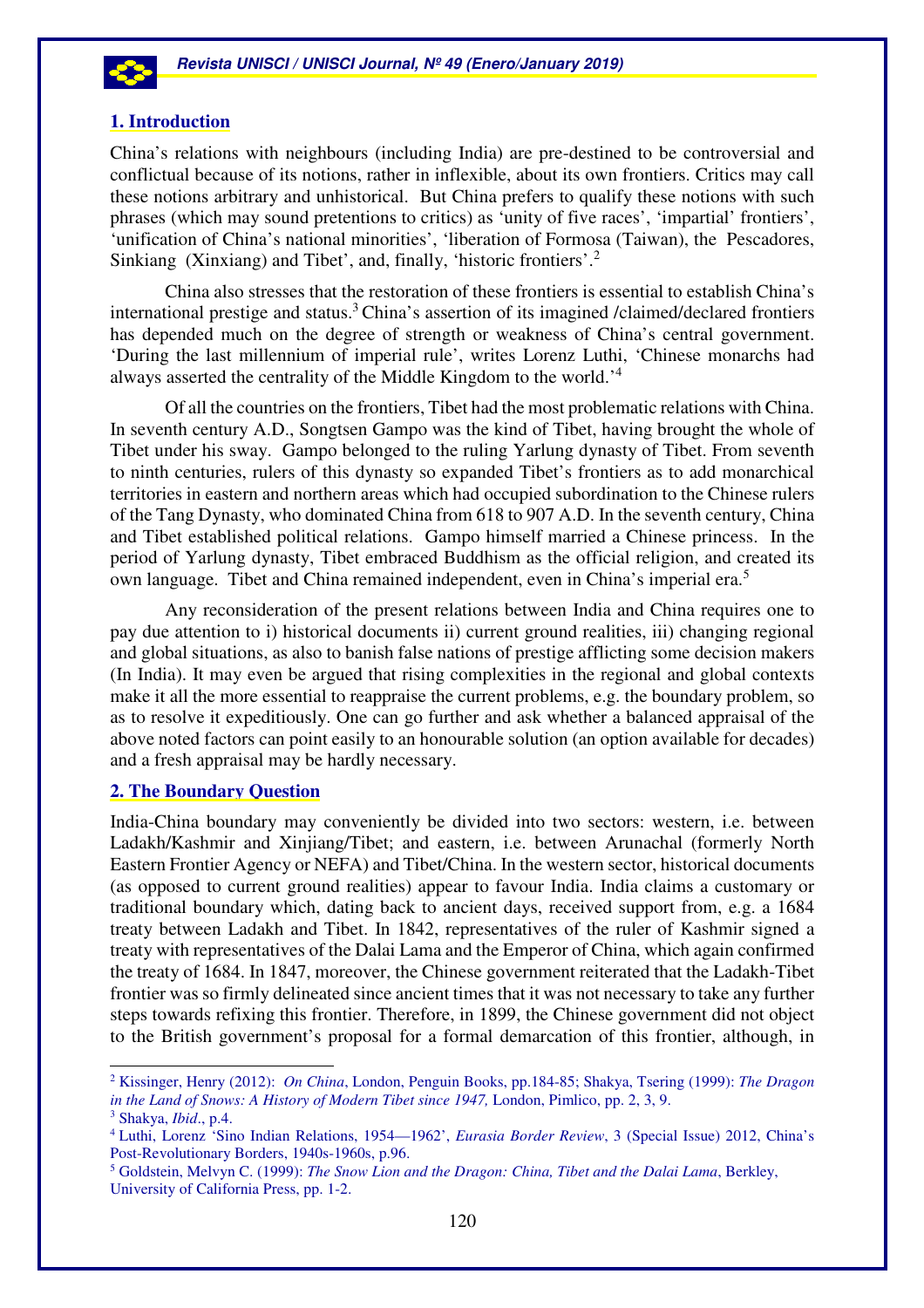accordance with its 1847 standpoint, the Chinese government preferred inaction. It is indeed significant that a few years back, i.e. in 1893, China published a map which endorsed the ancient/customary boundary, and this strengthened India's claim to a traditional boundary. It is equally, if not more, significant that the British boundary proposal of 1899 accepted the Kunlun range as the frontier between Ladakh/Kashmir and Xinxiang (Singkiang). This placed the whole of the Aksai Chin plateau inside India. Interestingly, a number of countries throughout the world have been publishing maps delineating this boundary, which is accepted by India as customary and undisputed. From the ancient days to the twentieth century, unofficial Chinese maps have been depicting the same boundary, whereas even official Chinese maps have been recognizing it in the nineteenth and the twentieth century—till the late 1920s. In fact, these maps validate the Indian claim to a traditional boundary in the western as also in the eastern sectors. China's official maps, however, have, since the late 1920s, used the Karakoram range as the frontier in India's western sector. These maps did not incite any protest by the British government. But it is fascinating that the 1930 Report of the Indian Statutory Commission endorsed the Karakoram range as India's western sector frontier with China.<sup>6</sup>

The snow desert of Aksai Chin, which is about 17,000 feet above the sea level, lies between Karakoram and Kunlun Mountains. Human beings cannot live there, plants cannot grow. Still, it can sustain an ancient route through which traders can carry such articles as hemp, jade, salt, silk and wool on yaks from Xinjiang (Sinkiang) to Tibet.<sup>7</sup>

The status of Tibet, thus, is of paramount importance in any discussion on Aksai Chin (as also on NEFA/Arunachal). Since ancient times, including the imperial era as already stated, Tibet has never been a part of China, and Tibetans and Han Chinese (who rule Communist China today) are totally different in terms of language and religion, the two main determinants of cultural identity. To cut a long story short and avoid excursions into many centuries of chequered history of Mongolia, Tibet and China, the Han Chinese themselves were under foreign domination for hundreds of years. For example, Mongols conquered China during 1215-1276, and ruled China till 1368.<sup>8</sup> The question, then, of the Han Chinese ruling the Tibetans was just not relevant. Mongol-Tibetan relationship was basically a Patron-Priest relationship. True, the Ming dynasty of the Han Chinese ruled China from 1368 to 1644. But the Ming rulers did not try to impose sovereign control over Tibetans. On the contrary, they tried to ensure that Tibetans would exercise their customary spiritual sway over Mongols to lessen the aggressive proclivities of Mongols towards the Han Chinese. Ming rulers also used their amicable relations with Tibet as a safeguard against any probable Mongol-Tibet alignment directed against the Han Chinese. The relationship of the Ming rulers with Tibetans was a variant of the Patron-Priest relationship prevalent between Mongols and Tibetans.<sup>9</sup>

From 1644 to 1911, again, the Han Chinese were ruled by foreigners, viz. Manchus of the Qing dynasty. Therefore, the question of Han Chinese domination over Tibetans did not arise. Despite occasional twists and turns, born of inevitable factional or other rivalries in any polity, the dominant template of Mongol-Tibetan and Manchu-Tibetan relations was the customary Patron-Priest relationship. But, in the days of waning authority of the Manchu emperor in Peking, one Manchu warlord, Chao Erh Feng, upset this traditional relationship. In

<sup>6</sup> For data in support of various propositions in this paragraph, see Gopal, Ram (1996): *India-China-Tibet Triangle,* Bombay, Jaico, pp. 202-15. In contrast to the variety of sources used for the preceding paragraph, Lintner seems to be highly selective, so as to put India in a sort of disadvantage vis-à-vis China in the matter of territorial claims: see Lintner, Bertil (2018): *China's India War,* New Delhi, Oxford University Press, pp. 49-50. 7 Maxwell, Neville (1971): India's *China War*, Bombay. Jaico, pp. 26-7.

<sup>8</sup> Franke, Herbert (1994): *China Under Mongol Rule*, Variorum, Great Britain, Aldershot, section IV, pp. 7-8, section VII, pp. 70, section VIII, pp. 297-302.

<sup>9</sup> W. Smith, Jr., Warren (1997): *Tibetan Nation*, New Delhi Harper Collins, 1997, pp. 93, 101-05.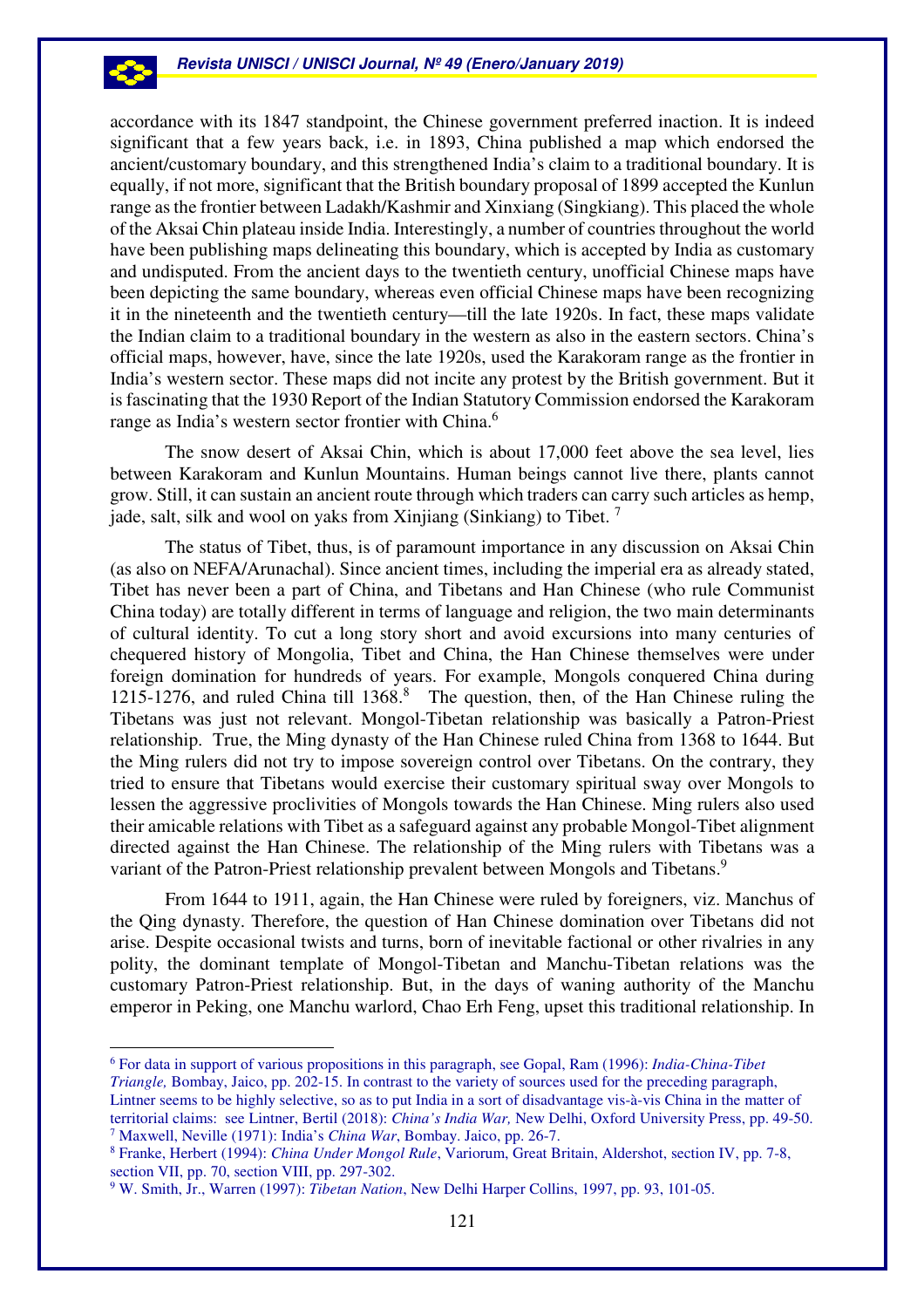

February 1910, his troops, who had earlier earned notoriety by murdering monks and desecrating monasteries, were about to march into Lhasa, when the Dalai Lama fled to India. Chao's troops, however, failed to consolidate administrative authority in Lhasa due to popular resistance and paucity of funds. If they could preserve their physical existence, that was because the Dalai Lama was not yet ready to descend from his Priestly height to order Tibetan troops to fight Chao's troops, thereby completely dismantling the valued Patron-Priest relationship. The Tibetan troops were much superior in numbers (even though deficient in equipment), and they could use their familiarity with the terrain to outwit Chao's troops. In 1911, following the success of the anti-Manchu revolution, the collapse of the Manchu dynasty, and the mutiny of the irregularly paid Chinese troops in Lhasa, the Dalai Lama revised his order, urging upon Tibetan soldiers to attack Chinese troops. The Dalai Lama returned to Tibet in July 1912. All Chinese were expelled from Tibet during 1912.<sup>10</sup>

The Dalai Lama issued a highly significant proclamation in February 1913. He proclaimed that Tibet was an independent state, and that its cooperation with China was sustained by the traditional Patron-Priest relationship embraced by Mongol, Ming and Manchu rulers.<sup>11</sup> Yuan Shikai, who became China's President, following the overthrow of the Manchu dynasty, declared on 12 April 1912 that Tibet was a province of China. The British protested, and Yuan Shikai retreated, but claimed suzerainty over Tibet. The British were interested in promoting the fiction of Chinese suzerainty over Tibet in order to preempt both Russian curiosities about Tibet as also direct Chinese domination over Tibet and sustain Britain's indirect influence upon Tibet. The British, however, wanted negotiations to define the situation. The Chinese agreed, but wanted to exclude Tibetans from any future meeting in London or Peking. The British rejected China's suggestions and decided that the meeting would be held in India, and that Tibet would participate. The tripartite conference began eventually in Simla (now spelled as Shimla) on 13 October 1913. Sir Arthur Henry McMahon, the British representative, was the president of the conference.<sup>12</sup>

Lonchen Shatra represented Tibet in the Simla Conference, and Ivan Chen was China's delegate. "Contrary to later Chinese claims, China was not forced to attend Simla nor did Chen's performance in any way suggest that he was negotiating under duress," writes John Rowland.<sup>13</sup> On 12 October 1912, Russia signed an agreement with Mongolia, establishing a sort of protectorate over Inner Mongolia. As negotiations in Simla went on for six months, and the issue of Tibet's boundary with China (but not with India) remained intractable, McMahon probably hit upon the formula of a virtual division of Tibet into Inner and Outer Tibet comparable to what happened in Mongolia in 1912.<sup>14</sup> Inner Tibet, bordering China, would remain under China's control. Over Outer Tibet, bordering India, Lhasa would exercise autonomy, as it did throughout history. China could claim suzerainty (but not sovereignty) over the whole of Inner and Outer Tibet. Tibetan rulers retained the authority to collect customary taxes and rents from Inner Tibet by appointing local officers and chiefs.<sup>15</sup>

<sup>10</sup> Bell, Charles (2000): *Tibet: Past and Present*, New Delhi, Motilal Banarsidass, pp. 109-22, 159-65.

<sup>11</sup> Arpi, Claude (2001): *The Fate of Tibet*, New Delhi, Har Anand, pp. 171-4; Smith, jr., *Tibetan Nation*, pp. 182- 8.

<sup>12</sup> Gopal, Ram*: India-China-Tibet Triangle*, pp. 20-22.

<sup>13</sup> Rowland, John (1967): *A History of Sino-Indian Relations: Hostile Co-Existence*, Princeton, Van Nostrand, pp.47.

<sup>14</sup> *Ibid.*, pp. 46-7.

<sup>&</sup>lt;sup>15</sup> Alastair Lamb was wrong when he argued that Tibet lacked independence and the competence to enter into the Simla Convention with Britain. Tibet declared independence of China in 1913, and China forfeited the claim even to suzerainty over Tibet when China refused to ratify the Simla Convention. China also lost the right to question the legal validity of the McMahon Line as the Tibet-India boundary, Lintner: *China's India War, op. cit* p.47. For interesting details, see Lamb, Alastair (1989): *Tibet, China & India 1914—1950: A History of Imperial Diplomacy,*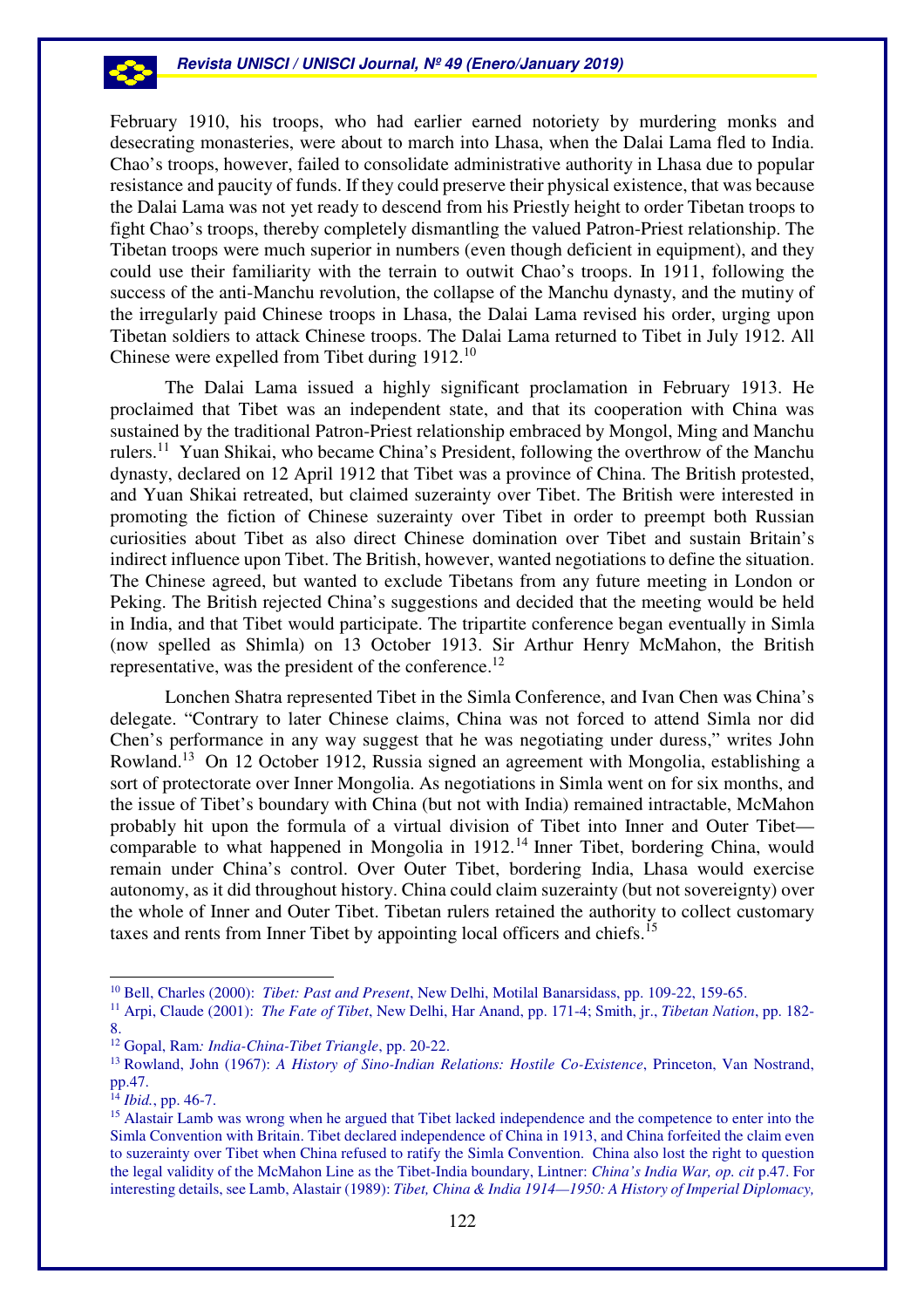The Tibetan representative at the Simla Conference, Lonchen Shatra, presented an enormous mass of documents, which included census data and tax records for many centuries, and provided incontestable evidence of Lhasa's substantial authority over vast territories with Tibetan-speaking inhabitants. Ivan Chen, the Chinese delegate, could submit farcically little evidence in favour of his country's sway over Tibetan territories. The British were amazed by the strength of the evidence furnished by Lonchen Shatra. Their ignorance, however, did not temper the British inclination to play a squalid game with Tibet. Whereas it was totally unfair to divide Tibet into Inner and Outer Tibet, the British manoeuvred to incorporate two-edged provisions in the 1914 Simla Convention. The Convention provided the British pledge not to annex any part of Tibet; the Chinese promise not to transform Tibet into a Chinese province; the bar on the Chinese parliament from having any Tibetan representative; and the stipulation that the geographical-political integrity of Tibet would not suffer from any transgression due to the implementation of this Convention. Yet, a note appended to the Simla Convention appeared to soothe China's vanity by stating that Tibet was a part of Chinese territory. The three plenipotentiaries of Britain, Tibet and China signed the Simla Convention on 27 April 1914, although the claim of the Chinese delegate that, awaiting the Chinese government's approval, he could only initial but not sign the convention, was at best clumsy on account of the pictorial nature of the Chinese language. Eventually, on 29 April 1914, the Chinese government repudiated this Convention.<sup>16</sup> The British were playing the Great Game by the use of Tibet as a pawn. They were afraid less of China, and more of Russia. They suffered from the extraordinary assumption (without much evidence) that Tibet could tilt towards Russia.<sup>17</sup>

China was delaying negotiations in Simla as it put forward inflexible claims on China-Tibet boundary. At one stage, negotiations broke down on this issue, and not on any other issue (e.g. the Tibet-India boundary). Delegates of Tibet and Britain, waiting fruitlessly for the Chinese government's endorsement of a tripartite Simla Convention, had a lot of time to discuss the Tibet-India boundary. In Simla, China did not raise any controversy about this boundary running from the Burma-India-Tibet tri-junction to Bhutan. Tibet enjoyed an equality of status with China and Britain in Simla. McMahon and Lonchen Shatra, the former being the Foreign Secretary of the British Indian government and the latter a Chief Minister of the Tibetan government, did not consider it necessary to discuss these 850 miles long boundaries with Ivan Chen, not to speak of seeking Chen's consent. Britain and Tibet marked this boundary as a thick red line on a map. This line, known afterwards as the McMahon line, lay along the Tibet-India watershed. It signified the advance of the British Indian frontier from the Himalayan foothills to the crest line, denoting an undeclared acquisition of 2000 square miles of Tibetan territory by India.<sup>18</sup> This territory, designated as the North East Frontier Agency (NEFA) by the British, was named as Arunachal Pradesh in free India. In addition to drawing up the McMahon line, the Simla Conference produced a trade agreement, which conferred upon Britain some extraterritorial authority over trade marts in Tibet as also over communication lines between these marts and the Indian border. The trade agreement of 1914 ensured free access for British traders to all regions of Tibet, restrained Tibet from establishing any commercial monopoly, as

Hertingfordbury, Hertfordshire, Roxford Books. In this context, it is important to note that cautions readers of Lintner's marvellously well-researched book—*China's India War –* steps into ghastly errors in terms of references in end notes, while contrasting the assessments of Leo E. Rose and Alastair Lamb; see Lintner: *China's India War, op. cit.* pp. 47-48, 82.

<sup>16</sup> Arpi: *Fate of Tibet, op. cit.* pp. 177-83; Smith, Jr.: *Tibetan Nation*, *op. cit.* pp.190-9.

<sup>17</sup> Lintner: *China's India War*, *op. cit*. pp.42-43.

<sup>&</sup>lt;sup>18</sup> According to the Chinese, British India thus annexed 90,000 square kilometres of China's (i.e. Tibetan) territory. See *The Sino-Indian Boundary Question*, Beijing, Foreign Languages Publishing House, 1962, pp.10- 11.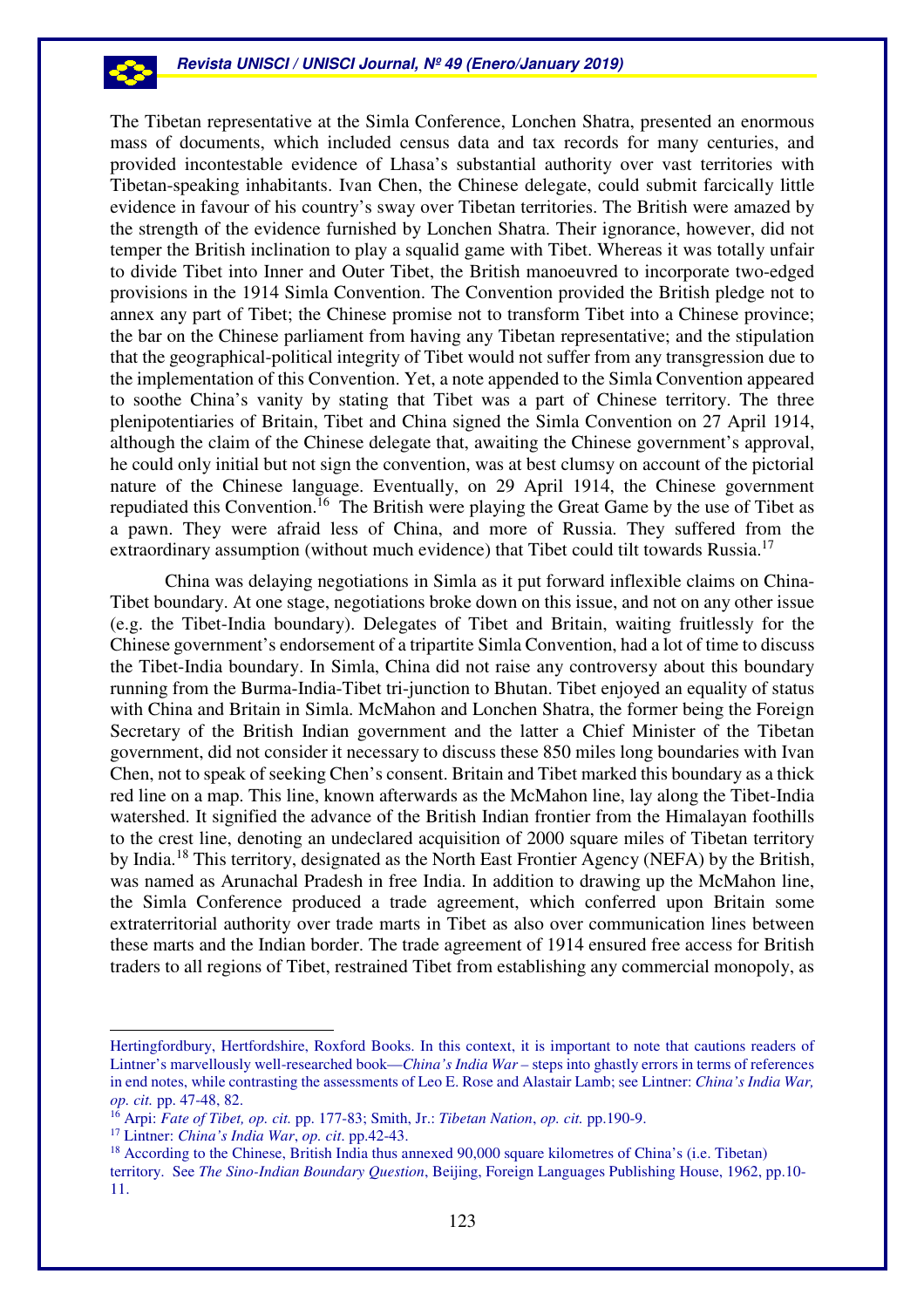also from subjecting British merchants to any restriction, and from imposing tariffs or dues without Britain's approval.<sup>19</sup>

Tibet sacrificed vital interests by agreeing in Simla to the division between Inner and Outer Tibet. But China was unhappy with the Tibet-China boundary devised in Simla. Britain passed on an important message (almost a warning) to China. Britain argued that in case China refused to sign the trilateral Simla Convention of 1914, Britain and Tibet would be obliged to convert it into a bilateral Convention. Tibet and Britain signed the (bilateral) Simla Convention on 3 July 1914. They also signed an important Declaration, which obliged Britain and Tibet to adhere to the Simla Convention, whereas it prohibited China from availing of the benefits conferred upon it by the Simla convention, in case China did not sign this Convention. For example, because China did not sign this Convention, it ceased to exercise suzerainty over Tibet, as also to claim Tibet as a part of Chinese territory. China remained a Foreign Power for Tibet and deprived itself of the right to post an Amban (Representative) and three hundred soldiers in Lhasa. Strikingly, eastern Tibet witnessed a war with the Chinese at the time of the Simla conference, in which the Chinese not only retreated and surrendered but also appealed to Britain for mediation to stop the march of Tibetan troops through Yunnan. As late as in August 1918, British mediation established peace between Tibetans and the Chinese, reinforcing Tibet's status as an equal of China in international transactions, which was previously evidenced in the Simla Conference of 1912-14.<sup>20</sup>

What the British unfairly ignored was that China's claim of any authority—even fictional suzerainty—over Tibet had no foundation whatsoever in any treaty. Tibet needed money to safeguard its independence by building and maintaining an army with proper equipment. In 1914, Britain supplied some arms and ammunition to Tibet. These were used to defeat Chinese soldiers in a number of battles from 1914 to 1918. Evidently, Tibet required many more military consignments. It could itself procure funds for this by the development of its mineral wealth. British and Indian engineers could certainly provide necessary technical assistance. British officials, dealing with Tibet at the field level, were in favour of selling arms and ammunition to Tibet, or of permitting Tibet to buy them from other (obviously European) sources. But superior officials in London overruled them. Lhasa required military hardware not merely to ward off probable Chinese military adventures, but also to counteract Chinese intrigues to vitiate law and order inside Tibet, e.g. by provoking enmity between the Dalai Lama and the Panchen Lama. British authorities remained shamefully indifferent to the military and economic requirements of Lhasa. They took the squalid step of preempting the establishment of relations between other European powers and Lhasa, which could have enabled Lhasa, e.g. to develop its mineral and military resources. For this purpose, Britain even sustained the façade of Chinese suzerainty over Tibet as provided in the tripartite Simla Convention of 1914, even though the march of time (and China's repudiation) rendered it irrelevant.<sup>21</sup>

There are important Chinese maps of India's Northern Frontier, some predating the Simla Conference. In 1908, the China Inland Mission published in *Atlas of the Chinese Empire.* It contains a map showing the Tibet-India border approximately along the Mc Mahon Line, i.e. the Himalayan crestline.<sup>22</sup> In March 1912, again, the Royal Geographical Society of London published in its *Geographical Journal* a map of Tibet's border with India, which represented

<sup>19</sup> Goldstein, Meloyn C. (1989): *A History of Modern Tibet, 1913-1951*, New Delhi, Munshiram Manoharlal, pp.75-6; Bell: *Tibet: Past and Present*, pp. 155-7.

<sup>20</sup> Smith, Jr.: *Tibetan Nation*, *op. cit.* pp. 200-8. Goldstein: *A History of Modern Tibet*, *op. cit.* pp. 76-7.

<sup>21</sup> Bell: *Tibet: Past and Present*, *op. cit.* pp 158-9, 209-19, 257, 270. Arpi, *Fate of Tibet*, *op. cit.* pp. 189, 194-204. <sup>22</sup> Atlas of the Northern Frontier of India, New Delhi: Ministry of External Affairs, 1960, no page number, Map no.3.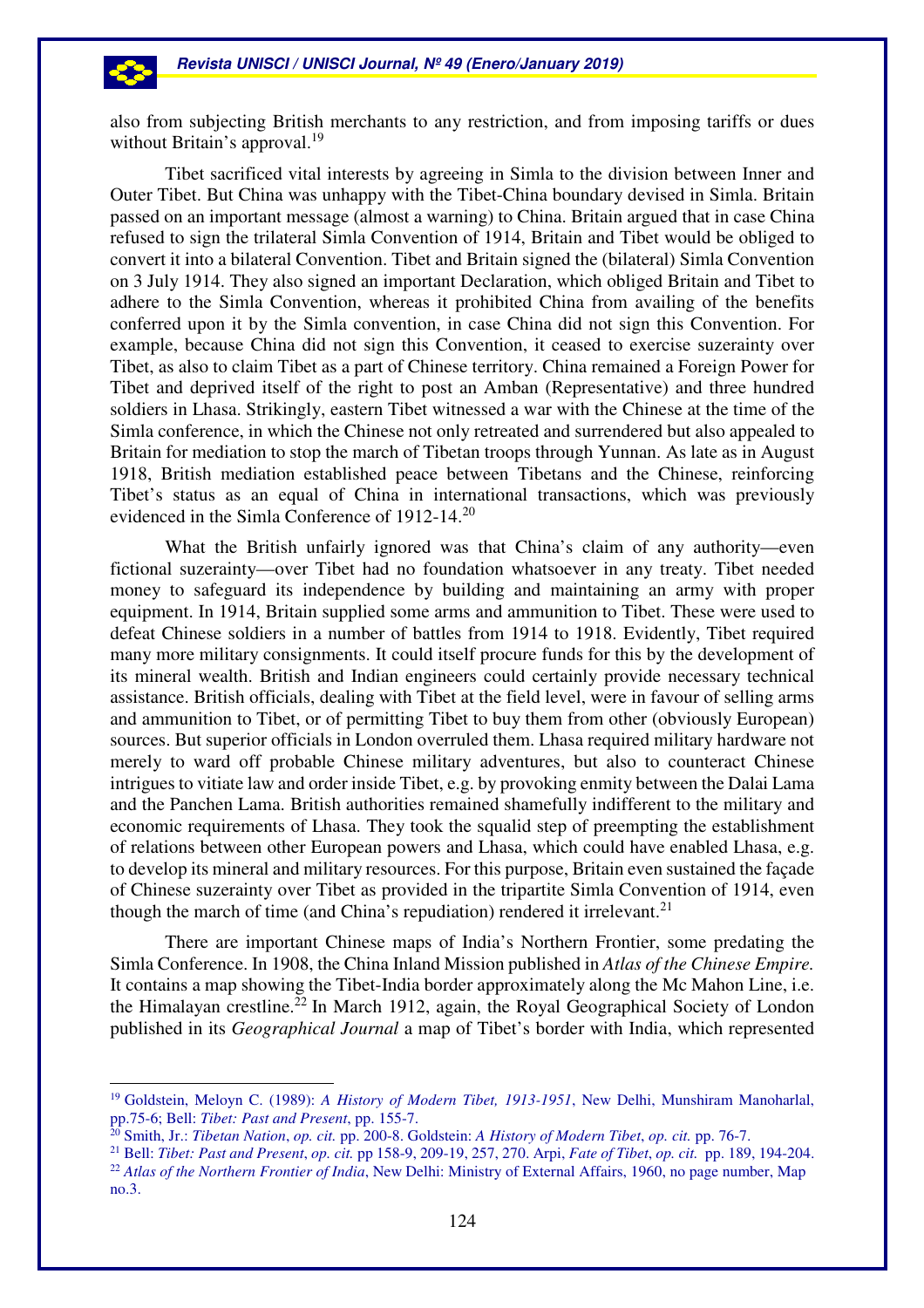roughly the McMahon Lines, i.e. the Himalayan watershed.<sup>23</sup> Similarly, in 1917, Tibet's map, published from Shanghai in *New Atlas and Commercial Gazetteer of China* (even used by the Chinese Government), reconfirmed the validity of the so-called McMahon Line or the Himalayan crestline as the Tibet-China border.<sup>24</sup> 'When Charles Bell, the British Officer in Sikkim who later took up the post as Britain's envoy to Lhasa, wrote his classic, *Tibet: Past and Present* in 1924, the accompanying fold out map shows the Indo-Tibetan border at the heights of the Himalayas, or roughly along the McMahon Line'.<sup>25</sup>

In 1944 and 1945, however, Britain tried to help Tibet in a substantial manner by way of revision of the 1914 settlement. Although the Sela Pass was located on the watershed (i.e. the McMahon Line), Tibet agreed in 1914 to cede some areas of Tawang lying north of this Pass. Britain wanted to streamline this border in 1944 and 1945. Furthermore, Britain agreed then to permit territories under its control (lying to the south of the Sela pass) to forward religious donations to monasteries in Tibet. But Tibet committed the cardinal error of postponing the consideration of the British proposal to amend the McMahon line and the Simla settlement. Evidently, Tibet lacked the minimum of experience and skill to conduct international diplomacy, and carry forward what the British Foreign Secretary, Lord Curzon, said in 1921, and the British Foreign Secretary, Anthony Eden, reiterated as late as 1943. Both of them clearly affirmed that Tibet enjoyed autonomy, and that Chinese suzerainty over Tibet was nominal. Actually, during the Second World War, when Chiang Kai Shek put pressure upon Tibet and threatened the use of force to make Tibet agree to the movement of war supplies from India though Tibet to China, Tibet refused to yield. Thus, Tibet offered a convincing demonstration of its independence at a crucial junction of world history.<sup>26</sup>

During 1945-50, i. e. from the end of the Second World War to the Chinese invasion of Tibet, three countries could have taken appropriate measures to strengthen Tibet's independence, and enable Tibet to resist and expel Chinese aggressors. These countries were: India, Britain and the United States. All of them failed dismally to initiate such measures singly or collectively—although from time to time they took some encouraging steps. For example, at the non-official Asian Relations Conference of March-April 1947, India invited Tibetan representatives to New Delhi. Chiang Kai Shek's China protested. India did not yield. As representatives of a separate and independent country, Tibetans occupied a distinct table, and flew their national flag.<sup>27</sup>

 Tibet did not have the diplomatic maturity to compensate for its military weakness. It should have capitalized the stamp of independence engraved by the Simla Convention. But it dreamt of recovering territories lost to India (under Britain) during the preceding century and a half (e.g. Sikkim, NEFA). Therefore, it rejected the Simla Convention. India, again, did not uphold the idea of Tibet's independence enshrined in the Simla Convention, but it coveted the benefits (e.g. on trade) accruing to Britain from this Convention. India nursed the mission of joint India-China anti-imperialist endeavours in Asia. If this meant surrendering to China's imperial rule over Tibet, India did not mind.<sup>28</sup>

<sup>23</sup> *Ibid*., no page no., Map No. 4.

<sup>24</sup> *Ibid.*, no page no., Map no.6.

<sup>25</sup> Lintner*, China's India War*, p. 49.

<sup>26</sup> Goldstein, *A History of Modern Tibet*, pp. 94, 106-13, 121-2, 136-8, 391-7, 406-26; Smith, Jr., *Tibetan Nation*, pp. 228-40, 243-5, 247-8. In the words of Tsering Shakya, 'Tibet has, from the earliest times up to now, been an independent country whose political administration had never been taken over by any Foreign Country, and Tibet also defended her own territories from Foreign invasions and always remained a religious nation', Shakya: *The Dragon in the Land of Snows*, *op. cit.* p.27.

<sup>27</sup> Arpi: *Fate of Tibet*, *op. cit*. pp. 226-31.

<sup>28</sup> *Ibid*., pp. 237-39, 247; Goldstein: *A History of Modern Tibet*, *op. cit.* pp. 564-74.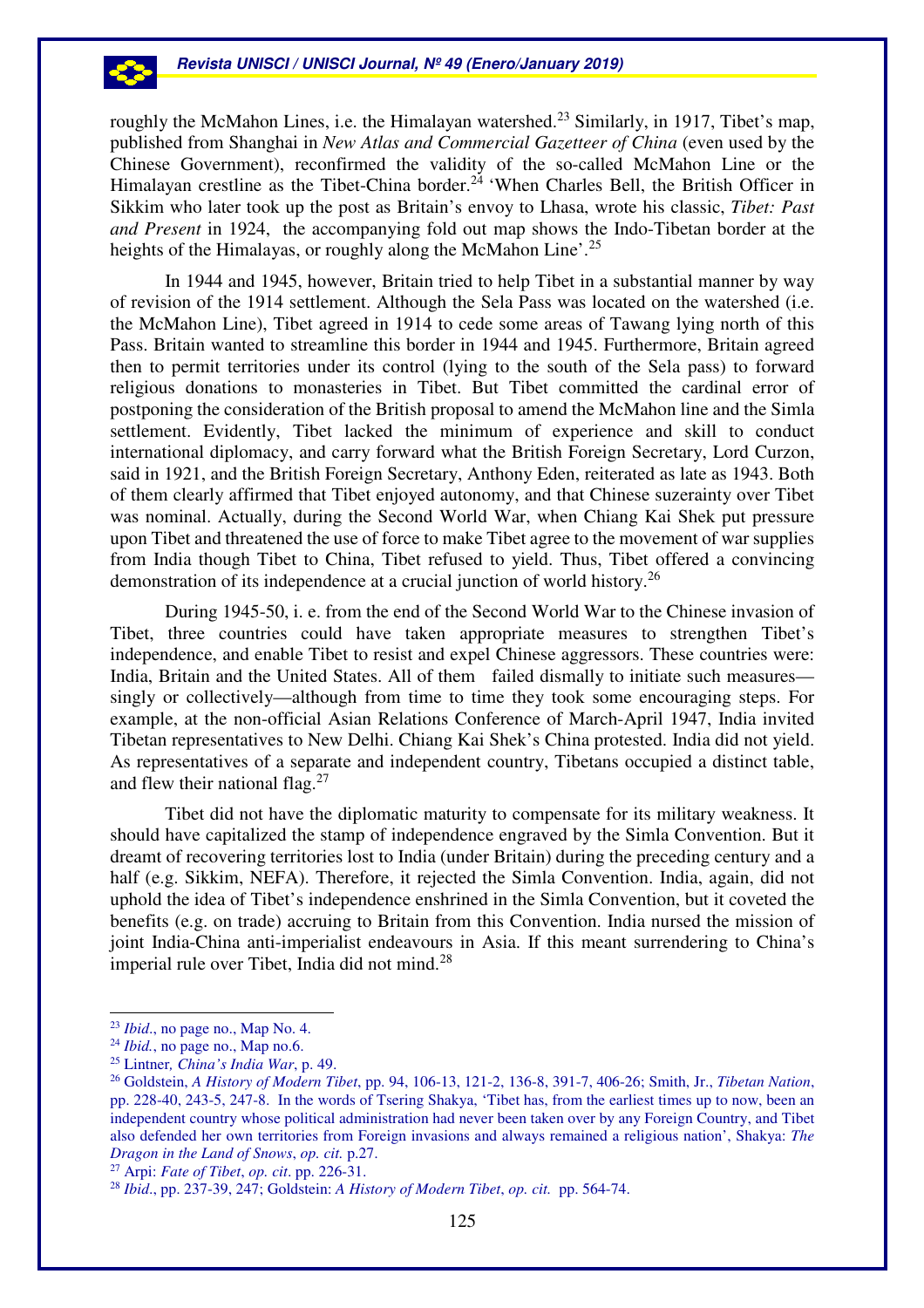Tibet annoyed India as it delayed the grant of recognition to India as Britain's successor state, eventually doing so as late as June 1948. In January 1949, members of a Tibetan trade mission had valuable discussions with their counterparts in India. India agreed to send its experts to Tibet for surveying Tibet's mineral resources, as also for assistance towards the founding of cottage and small-scale industries. In May 1949, India agreed to supply to Tibet hard currency worth US \$250,000 in order to enable Tibet to procure American gold for backing up its paper currency. In July 1949, Tibet took the bold step of driving out all Chinese working in Tibetan schools and hospitals, as also those serving the Chinese Mission. India too appeared to match Tibet's initiative by acceding to Tibet's request for freezing the bank accounts of the Chinese in India. This enhanced the significance of the sale of some arms and ammunition to Tibet by India in 1947-48. So, this was the moment when India should have embarked upon strenuous efforts to secure international recognition of Tibet's independence. The Indian diplomatic establishment probably failed to realize that, in the absence of such recognition, the gains of June 1948, when Tibet renounced its claim over certain territories, where British India established its domination, could be challenged in future. If at any stage Tibet was deprived of its independence, and subjected to Chinese sway, China would naturally advance its claims to some former Tibetan territories, e.g. NEFA (Arunachal).<sup>29</sup>

It was not expected that the Indian diplomatic establishment would be able to override the acute lack of realism in Jawaharlal Nehru, who was the Prime Minister as also the External Affairs Minister. On 22 March 1949, for example, Jawaharlal affirmed that India did not have hostile relations with any country in the world. It is unpardonable that he ignored the conflict with Pakistan. Soon Jawaharlal confirmed that his lack of realism (and the attendant apathy to vital national interests) were not only chromic but probably incurable, when, on 10 September 1949, he wrote to a Cabinet colleague what was rather unbelievable: he observed that the probability that China would register its presence on the Indian border as the result of a successful invasion of Tibet, did not stir any fear in him. Obviously, he rated as high the prospect of amicable relations with China, although, in September-October 1949, available evidence pointed darkly to a contrary situation. For, the rulers of Communist China clearly proclaimed that they wanted to liberate Tibet, and that, in order to achieve the goal of a socialist world, they also wanted to liberate India. They compared Jawaharlal to Chiang Kai Shek and called Jawaharlal an imperialist hireling. Moreover, Chinese rulers thought of securing the assistance of the Communist Party of India for emancipating India from the stranglehold of imperialists. Communist China emerged on 1 October 1949. Soon afterwards, India accorded a formal diplomatic recognition to the People's Republic of China (PRC). India did not have the moral strength to inform China simultaneously that Tibet was an independent (or at any rate a quasi-independent) country. As the successor state to British India, free India should not have hesitated to do so. PRC, however, did not suffer from any comparable vacillation. As early as August 1950, it informed the Indian Ambassador to China that the liberation of Tibet remained a holy duty for it. From June 1948, when India acquired from Tibet the recognition as the successor to British India, to August 1950, there was adequate time for India to help Tibet in securing from Britain and America abundant arms, ammunition and training, and thus raising such a powerful army that could forestall or overwhelm any Chinese military offensive. For Britain and America, too, it would have been a welcome opportunity to dispose of a part of the enormous surplus of weapons accumulated after the Second World War. This was a matter of vital interest for India, not as much for Britain or the United States. Far from doing the aforesaid things, India remained strikingly indifferent. India did not even endorse Tibet's plea for admission to the United Nations. In 1949, India organized a conference which opposed Dutch colonial rule in Indonesia. India did not bother about Tibet, which was about to come under

 $\overline{a}$ 

53

<sup>29</sup> Goldstein: *A History of Modern Tibet*, *op. cit.* pp. 605-6; Arpi: *Fate of Tibet*, *op. cit.* pp. 240-44.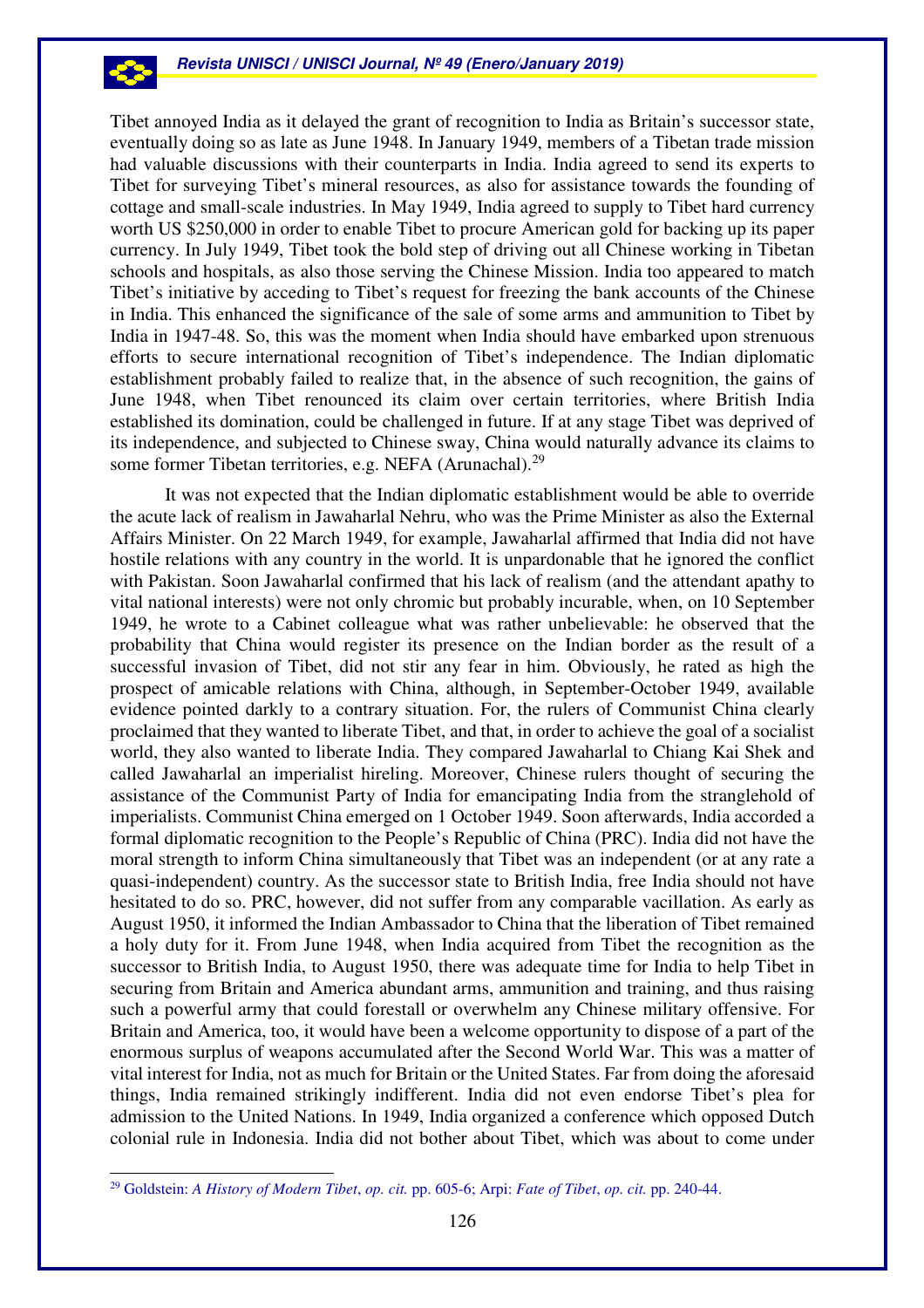Chinese imperial rule. Strikingly, China denounced the New Delhi conference on Indonesia as another instance of Jawaharlal behaving as an agent of British-American imperialism.<sup>30</sup>

Whereas the full-scale invasion of Tibet by China commenced in October 1950, before this invasion, Tibetans had parleys with Britain, America and India about how to counteract an imminent Chinese assault. Britain logically argued that its past obligations towards Tibet were now to be discharged by India, and that Britain should not do anything to hurt Indian sensibilities on this matter. India supplied an insignificant quantity of arms to Tibet in 1950. But, at the same time, it requested Tibet not to ask for such supplies, because that would provoke China. Britain and America were ready to supply arms to Tibet, which could use them to sustain a guerrilla warfare against China by taking advantage of the terrain. But India refused even to grant the passage for these arms to Tibet through India. Tibetans argued that in 1950 India did not require more than 75 soldiers to guard the trade marts in Tibet and logically the entire Indian border with Tibet, whereas in case of China occupying Tibet, India would have to use hundreds of thousands of soldiers to protect its border with Tibet. This argument was unassailable. But India was not convinced. India attached far more importance to building cordial relations with China (which was still a matter of wild imagination) than to its own security (which was integrally linked to the status of Tibet as an independent country). India went to an incredible extreme after China launched a full-scale assault upon Tibet in October 1950. India was afraid that China might take an adverse view of India if it perceived a conspiracy by great powers to hinder Chinese occupation of Tibet. Therefore, India advised the United States to do nothing (and even say nothing) that had the potential to generate this perception in China. India thus transformed its policy of nonalignment into a sort of undeclared alignment with China for vanquishing Tibet. This was servile surrender by India to China's imperialist machinations in Tibet. In 1950, the Western powers, led by the United States, staged a military intervention to defend South Korea against aggression by Communist North Korea. The potential enslavement of Tibet by Communist China was thrown by the Western powers as well as India into the dust heap of history.<sup>31</sup>

 Prime Minister Jawaharlal desecrated all canons of realism and ethics, while he appeared to wipe out Tibet from his consciousness and shaped a China policy for which he allowed his imagination to run riot, and his thoughts to banish logic. Instead of formulating a foreign policy for India, Jawaharlal seemed to follow a policy for the world, and establish cordial relations between India and China, between other countries and China, and ensure world peace by forestalling a world war. K. M. Panikkar was India's Ambassador to China. Although China looked upon India's unsolicited advice as an instance of imperialist manoeuvres, Jawaharlal persisted in transmitting such advice through Panikkar. In his cable of 19 October 1950, for example, Jawaharlal informed Panikkar that, in such transmission of advice to China, he did not worry about the status of Tibet and Tibet-China relations. What disturbed Jawaharlal was the probable impact of continuing Chinese invasion of Tibet upon the United Nations. In his cable, Jawaharlal gave a free play to his ignorance of history and to misanthropy. For, he recommended that on its policy towards Tibet, China should take a lesson from the policy that India followed towards Goa and Pondicherry: India aimed at minimizing international reverberations by waiting for an opportune time to occupy Goa and Pondicherry. According to

 $\overline{a}$ 

-2

<sup>30</sup> Smith, Jr.: *Tibetan Nation*, *op. cit.* pp. 265-70; Goldstein: *A History of Modern Tibet*, *op. cit*. pp. 619-37; Shakya: *The Dragon in the Land of Snows*, *op. cit.* pp.54-57.

<sup>31</sup> Goldstein: *A History of Modern Tibet*, *op. cit.* pp. 660-704; Arpi: *Fate of Tibet*, *op. cit.* pp. 299-303; Shakya, *The Dragon in the Land of Snows*, *op. cit*. pp.28-29, 71, 141; Lintner: *China's India War*, *op. cit.* pp.68-70, 74-75.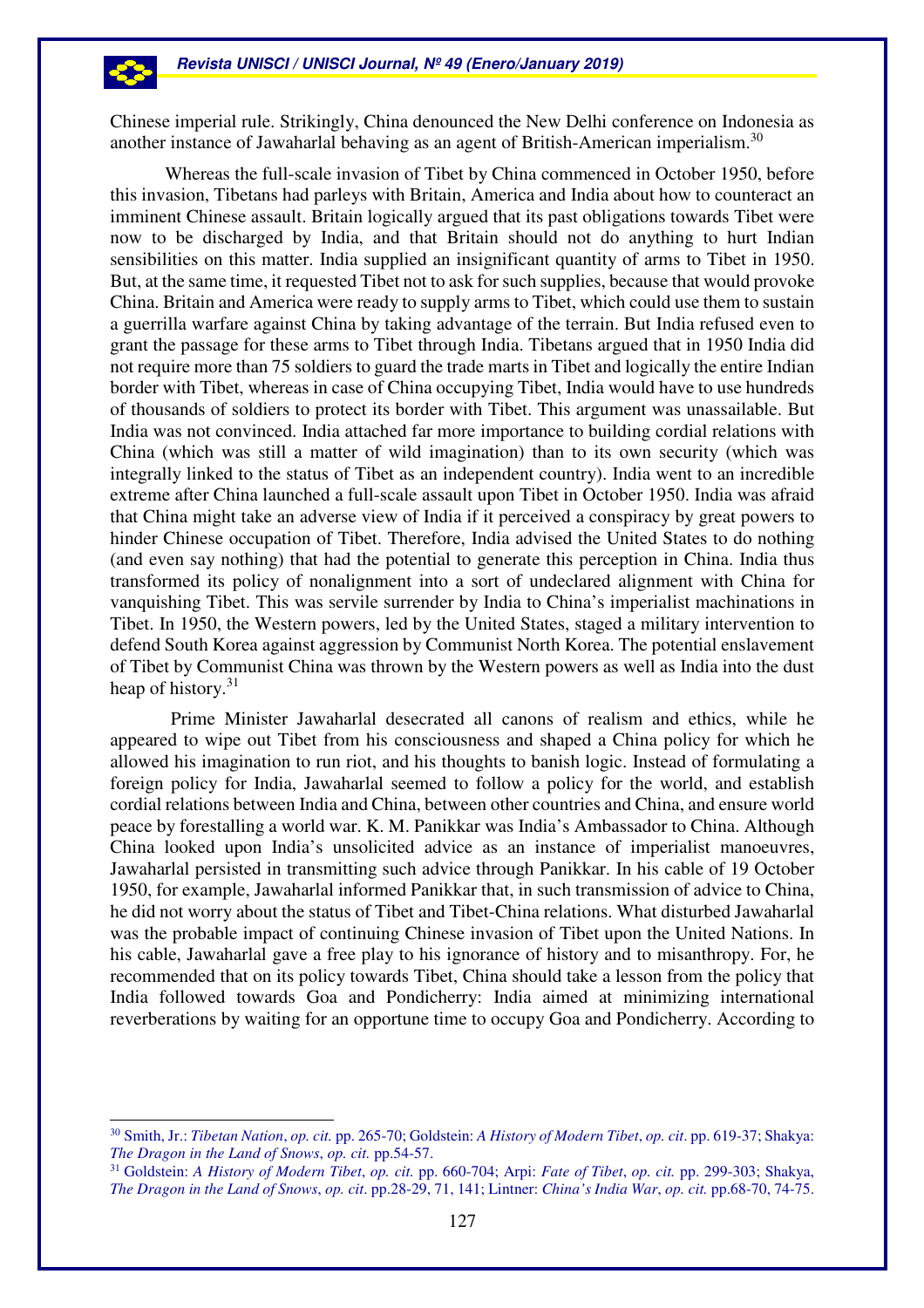Jawaharlal, China should try to avoid alienating the United Nations, and, therefore, take over Tibet at a later stage. 32

India's diplomacy, thus , bordered on the ridiculous. To take another example, on 26 August 1950, India's Ambassador to China, K. M. Panikkar, without any consultation with the headquarters, i.e. the Ministry of External Affairs in New Delhi, dispatched an aide memoir to the government of China. This aide memoir, contrary to all historical evidence, observed that China enjoyed sovereignty in Tibet, and that Tibet merely enjoyed autonomy.<sup>33</sup> China thus got a gift of transformation of suzerainty into sovereignty. To move diplomacy from ridicule to ignominy, on 1 November 1950, New Delhi tried to reconvert sovereignty into suzerainty. China did not care. China interpreted this Indian move typically as subservience to foreign countries which happened to be antagonistic to China. Ambassador Panikkar failed even to provide a timely information to Prime Minister Jawaharlal about China's military intrusion into Tibet. Jawaharlal received it from the British High Commissioner in New Delhi.<sup>34</sup>

 The story of India's diplomatic bungling is endless. China completed the subjugation of Tibet before the end of 1951, posted troops on the border with India, and, in January 1952, China even tried (but failed) to use the Communist Party of Nepal to occupy Nepal. Despite all this and reports of Chinese military movements around Ladakh, Prime Minister Jawaharlal affirmed, on 3 November 1951 and 28 February 1952, that there were no Chinese soldiers in Tibet, that there was no border problem confronting India, and that it was not necessary to delimit the boundary between China (Tibet) and India. Evidently, Jawaharlal preferred wishing away realities to facing ugly realities.<sup>35</sup> This approach of Jawaharlal Nehru could be placed anywhere in the vast gray region between patent falsehood and subtle manoeuvre. Therefore, Bertil Lintner is not really accurate when suggests that Nehru was an 'idealist', and, consequently, Nehru 'failed to understand the mindset of Beijing's new communist rulers', and 'continued to believe in friendship with China.'<sup>36</sup> 

In July 1952, China took an initiative for holding an India-China conference, which eventually began in Beijing on 31 December 1953. Indian delegates to this conference received thoroughly inappropriate instructions, which reflected Panikkar's confusions, infecting the entire Ministry of External Affairs and Jawaharlal. Indian delegates were directed to confine negotiations to trade and cultural exchanges. They were not to deal with the border issue or raise any doubt about it. In the event of China referring to this issue, Indians would argue that the border did not require any discussion, because it was settled by geography, history, tradition, treaties, etc. Panikkar even advised that Indians should refuse to carry on negotiations if China wanted to discuss the border. For, Panikkar adopted the extremely twisted view that to consent to a discussion was to admit the necessity of discussion.<sup>37</sup> In this context, observations by Amit Das Gupta are noteworthy.'Winning the people and developing the border areas was postulated, but not pursued. Instead, in November 1950, Nehru declared the border issue closed…In short, India was not in actual administrative or military control of a border, stretching over 2000 km,

<sup>34</sup> Arpi: *Fate of Tibet*, *op. cit.* pp. 359-72.

<sup>32</sup> Shourie, Arun (2008): *Are We Deceiving Ourselves Again?* New Delhi, ASA/Rupa, pp. 31-4. In the words of Zhou Enlai, 'The PLA is determined to march westward to liberate the Tibetan people and defend the frontiers of China', see Tsering Shakya, *The Dragon in the Land of Snows*, *op. cit*. p.45.

<sup>&</sup>lt;sup>33</sup> Lintner was not quite correct when he wrote: 'India officially recognized Chinese sovereignty over Tibet for the first time through the 1954 Agreement between the Republic of India and the Peoples Republic of China on Trade and Intercourse between India and the Tibet Region of China', Bertil Lintner: *China's India War*, *op. cit.* p.14. Actually, in 1954, there was a reconfirmation of what Painkkar did in 1950.

<sup>35</sup> Rao, P.V.R (1970): *Defence without Dift*, Bombay, Popular Prakashan, pp. 8-11.

<sup>36</sup> Lintner: *China's India War*, *op. cit*. p.14.

<sup>37</sup> Gopal, S. (1979): *Jawaharlal Nehru: A Biography,* Vol. 2, New Delhi, Oxford University Press, 1979, p.180; Rao, *Defence without Dift*, p.10; Kaul, T. N. (1971): *Diplomacy in Peace and War*, New Delhi, Vikas, 1971, p.99.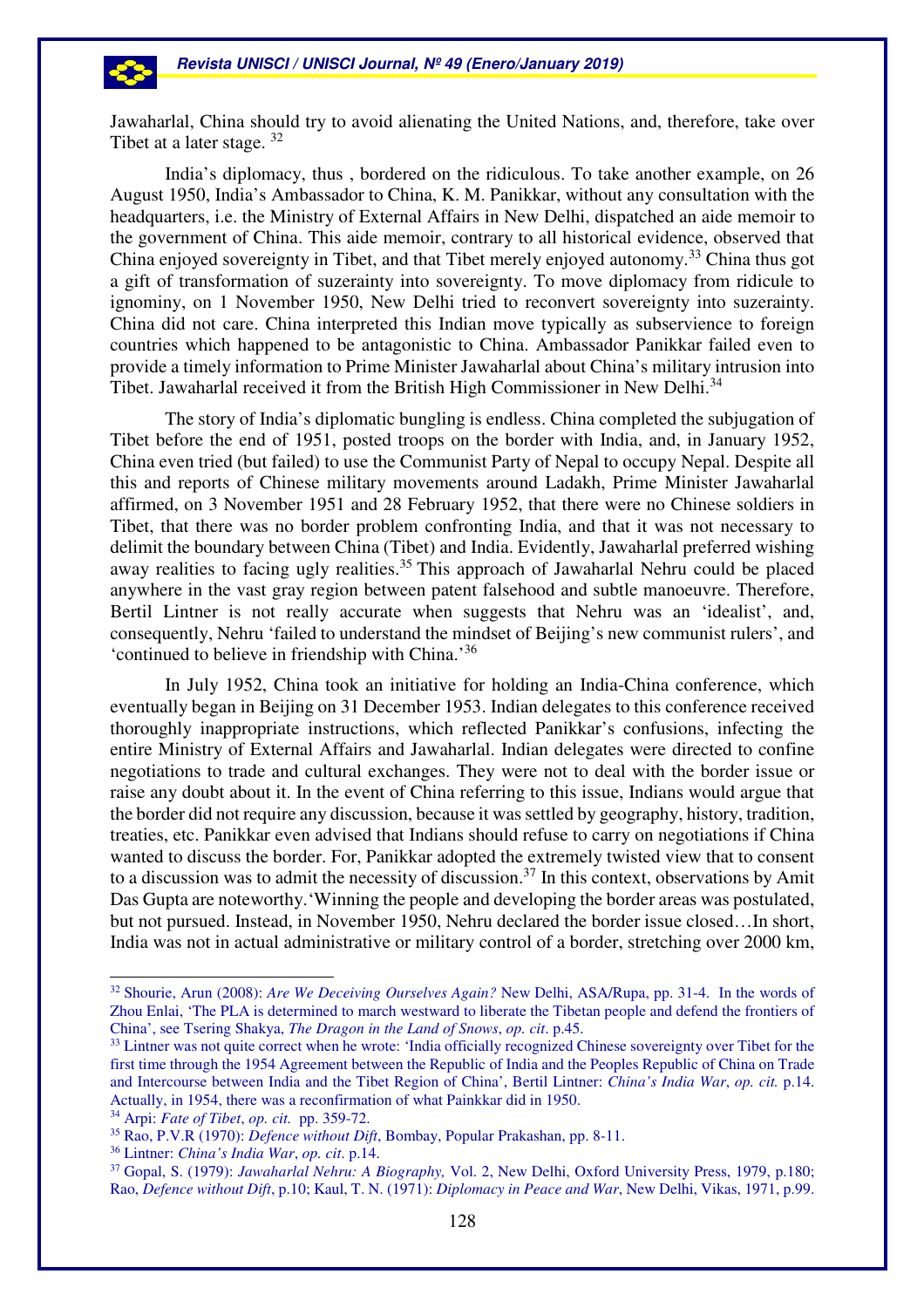but took over British claim lines which had neither been defined in detail nor agreed to in a border treaty, even though the Congress had denounced British imperialist ambitions in India's neighbourhood as unacceptable. An investigation of historical rights in those areas did not take place before making the statement.'<sup>38</sup>

On 29 April 1954, India and China signed an agreement on 'trade and intercourse between the Tibet region of China and India'. The phrases in the title have a significant meaning: relations between India and Tibet have a special and independent character. For example, according to Article of the Agreement, 'Pilgrims of both countries need not carry documents of certification but shall register at the border checkpost of the other party and received a permit for pilgrimage.' There are other provisions in the Agreement which indicate that, like pilgrims, other inhabitants, including traders, of Tibet and India could use official checkpoints to cross the border, and carry on normal business or meet friends and relatives. But it is only the Chinese rulers who created hurdles and then broke the relations between Tibet and India. It is indeed a regrettable chapter of the independent India that her leadership proved so naïve consistently as not to raise the issues even when it directly affected our security, and culture. It is useful remember that the communist China was not at all powerful at that time or till he late 1970s. It was not even a member of the United Nations … the Nehru government campaigned in the UN to give recognition to the communist China … Nehru himself informed the Indian Parliament in 1959 that the Western nations laugh at India in the UN on this odd behavior, of supporting an inimical regime harming the Indian interests … not only Nehru sponsored the case for the communist China, but he also refused to accept a permanent seat in the UN Security Council which was offered to India in the 1950's.'<sup>39</sup>

The simplicity of the agreement's title was highly deceptive. For, by this agreement, India got virtually nothing, and gave away practically everything. It clearly accepted China's sovereignty over Tibet and gave away the rights (inherited from Britain) to operate trade marts as also post and telegraph installations in Tibet. India, moreover, renounced the right to maintain a negligible number of military escorts at trade agencies, and even to post a Political Agent at Lhasa, opting for a Consulate General. China initially refused but subsequently agreed to incorporate the Five Principles of Peaceful Coexistence in the 1954 Agreement, viz. mutual respect for each other's territorial integrity and sovereignty, mutual non-aggression, mutual non-interference in each other's internal affairs, equality and mutual benefit, and peaceful coexistence. India desired to have this Agreement (briefly known as the Panchsheel Agreement) for 25 years. But, at China's insistence, the duration was fixed at 8 years. $40$ 

Probably, Jawaharlal's suspicions were aroused when the duration of the Panchsheel Agreement was limited to 8 years. For, in July 1954, the Indian Prime Minister sent a highly confidential (and immensely vital) memorandum to the Central Ministries of Defence, External Affairs and Home, as well as to State Governments in India. This memorandum recommended that India's northern frontier was so definite and firm that it was not necessary to discuss this with anyone. Faithful to his usual illogical mode, Jawaharlal asserted that this recommendation derived its justification from the India-China Agreement of 1954 as also from India's prevalent policy. The Indian Prime Minister's memorandum contained the specific instruction that, along

 $\overline{a}$ 

-23

<sup>38</sup> Das Gupta, Amit *(2017): Serving India: A Political Biography of Subimal Dutt (1903-1992),* (India's Longest Serving Foreign Secretary)*,* New Delhi, Manohar, p.273.

<sup>39</sup> Sharan, Shankar: 'Dealing with the Communist China', *Dialogue,* vol.19, nº 1 (July-September 2017), pp-75- 78.

<sup>40</sup> Maxwell: *India's China War*, *op. cit*. pp. 78-80; Khera, S. S. (1968): *India's Defence Problem,* Bombay, Orient Longman, p. 155; Gopal, S.: *Jawaharlal Nehru*, vol. 2, *op. cit.* pp.180-1; Desai, B. K. (1966): 'Sino-India Relations', in Karnik V. B. (ed.) (1966): *Chinese Invasion: Background and Signal,* Bharatiya Vidya Bhavan, Bombay: p. 132; Shakya: *The Dragon in the Land of Snows*, *op. cit*. p.151; Lorenz Luthi: *Sino-Indian Relations, 1954-1962, op. cit.* p.96.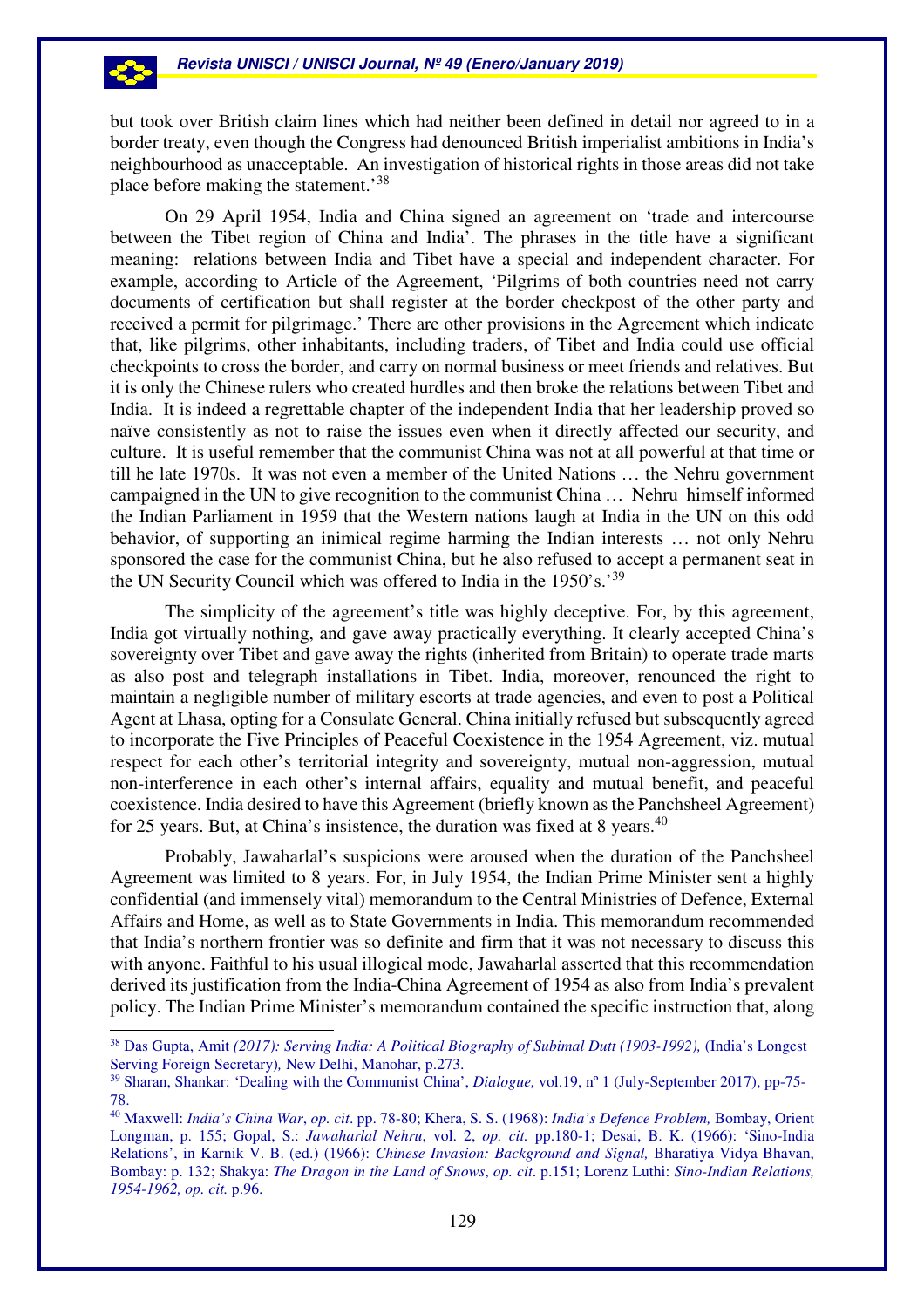the whole of the northern frontier, the government was to set up check posts with special attention to what were looked upon as disputed areas. Jawaharlal's memorandum further insisted that, in border areas, India's administrative machinery should be strengthened, economic development should be promoted, and communication/ intelligence networks should be expanded. In other words, administrative-military measures had to compensate for the diplomatic failure of 1954.<sup>41</sup>

Such measures signified the adoption of a forward policy by India vis-a-vis China. The Survey of India tuned in with the publication of new maps in 1954. The old maps showed the undemarcated McMahon Line by means of a fragmented line. The new maps represented the McMahon Line as a distinct international boundary in the eastern sector. As to the western sector, old maps used a colour wash to depict the boundary, while writing the words 'boundary undefined' at the margin. New maps provided an international boundary, while representing the watershed partly by the Karakoram Line and party by the Kunlun Line, and placing the Aksai Chin within India. Meanwhile, on 2 February 1951, Indian officials took over Tawang, which was approximately on the Himalayan crest line. Significantly, on 1 February 1951, at the United Nations General Assembly, Burma (Myanmar) and India were the only two non-Communist countries which opposed a United States-sponsored resolution declaring China an aggressor in Korea. China did not contest the Indian takeover of an important Tibetan centre of administration and culture, viz. Tawang, perhaps because China was preoccupied in the Korean War, or because China failed to notice the Indian takeover of Tawang. But it would be totally illogical on the part of India to conclude that China was ready thus to concur with the Indian view of the entire northern frontier with China being unquestionably definite and fixed.<sup>42</sup>

To cut a long story short, Indian leader failed to realize that historical documents were meaningless in the absence of actual possession of territories, and that a forward policy without adequate military preparations might prove to be a trap and pave the way to disaster and humiliation (as in 1962). China won without firing a single shot, when India agreed that China wielded sovereign authority over Tibet. China's victory was further demonstrated when it built the Tibet-Sinkiang (Xinjiang) road across Aksai Chin. The finishing touch was provided in 1962, when Indian soldiers in summer uniform—without the minimum of infantry weapons and even rations – confronted a much more powerful Chinese army. India's defeat was followed by a unilateral declaration of ceasefire by China – thanks largely to unpublicized American intervention in favour of India. India complied with the ceasefire without formally accepting it. $43$ 

Yet, the disaster of 1962 was avoidable, if Jawaharlal and his advisers could command the minimum of realism and accept an eminently honourable Chinese compromise formula offered in the mid-1950s and as late as April 1960. Undoubtedly, China looked upon boundary arrangements, devised by the British colonial rulers, as imperialist imposition. To China, the McMahon line was not lawful. Yet, China was pragmatic. It was aware that, in the eastern sector

 $\overline{a}$ 

53

<sup>41</sup> S. Gopal: *Jawaharlal Nehru,* Vol. 2, *op. cit*. p.181; Khera: *India's Defence Problem*, *op. cit*. p.155; Maxwell: *India's China War, op. cit*. p.80. It is indeed amazing that eminent writers like Amit Das Gupta and Bertil Lintner have completely overlooked the Indian Prime Minister's highly significant memorandum of July 1954. This has undoubtedly helped Lintner, for instance, in underplaying India's forward policy and overplaying China's aggressive moves in the context of the 1962 India-China conflict.

<sup>42</sup> Gupta, Karunakar*: The Statesman,* 21 October and 28 November 1978; Maxwell: *India's China War*, *op. cit.* pp. 80-83.

<sup>43</sup> For some interesting details about the 1962 India–China conflict; see Dalvi, J. P. (1969): *Himalayan Blunder*, New Delhi, Orient paperbacks, pp. 45, 53-8, 61-3, 70-1, 74-7, 79-81, 83-4, 219-24, 225-44; Nehru, B. K. (1997): *Nice Guys Finish Second,* New Delhi, Penguin India Viking, pp.267-8,279-82, 287-9, 347-8; Galbraith, John Kenneth (1970): *Ambassador's Journal,* New York, Signet, pp. 376-96, 413-6, 423-5, 427-8; Dixit, J. N. (1998): *Across Borders: Fifty years of India's Foreign Policy,* New Delhi, Picus, p.75.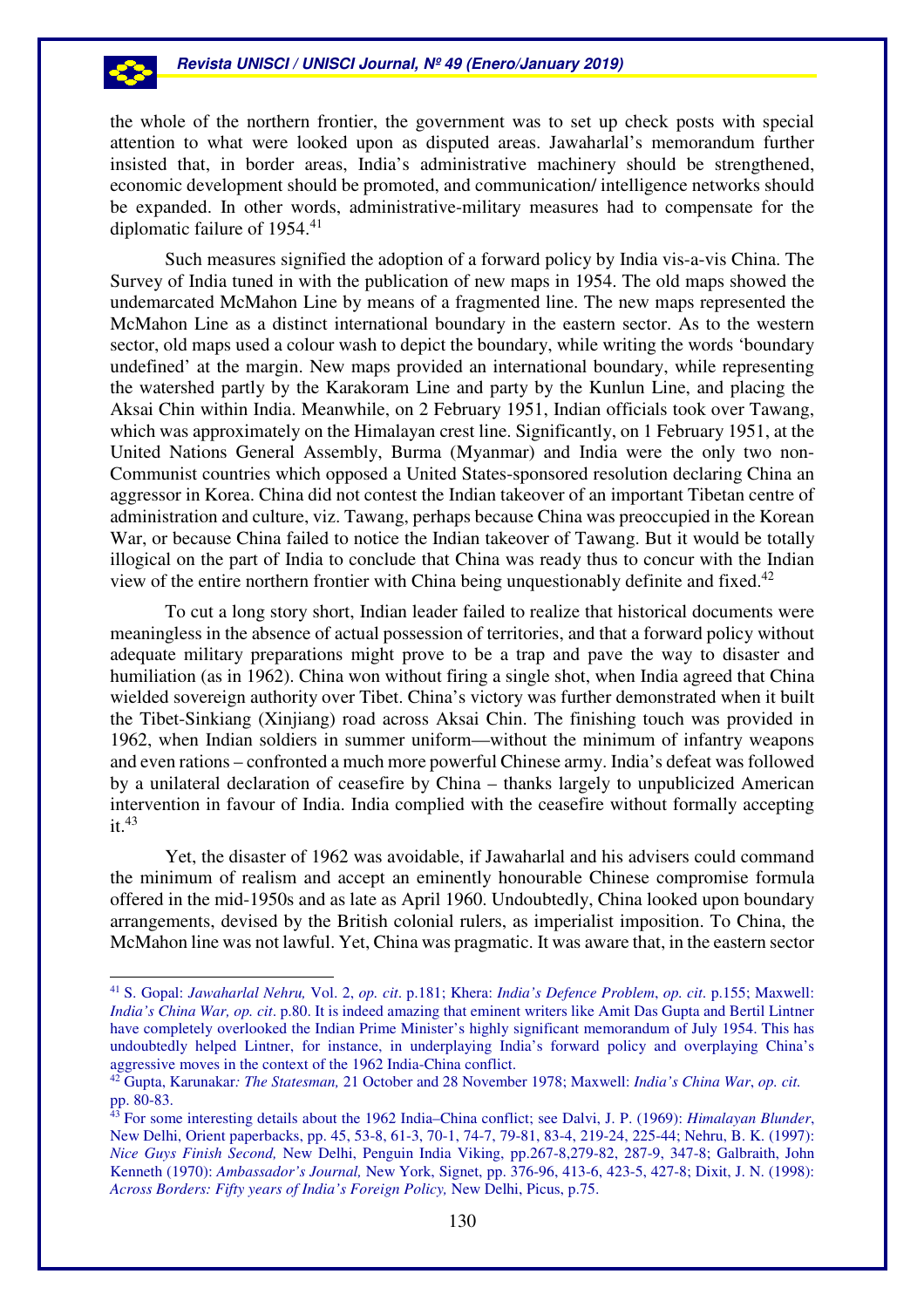of India's northern frontier, ground realities favoured India, which established its administrative presence in areas south of the McMahon Line. China was ready to extend recognition to India's authority over these areas. But, in exchange, India had to acknowledge the existence of a border dispute and agree to negotiations and joint surveys for the purpose of a peaceful settlement. China acted upon this formula to deal successfully with the Sino-Burmese boundary problem, which was much more complex than the Sino-Indian boundary problem. For, China exercised some extraterritorial (e.g. mining) privileges inside Burma (Myanmar), and a number of Kuomintang soldiers operated inside Burma since the Second World War. In resolving the boundary issue with Burma, China implicitly applied the McMahon Line, because it marked the watershed. China was prepared to solve similarly the boundary problem with India. During Prime Minister Chou's (Zhou's) discussions with Jawaharlal in 1954 as well as in 1956-57, and by some diplomatic messages from 1958, China suggested this solution (ever if implicitly). Obviously, China did not want to face one enemy in the east, America/Formosa (Taiwan), and another enemy in the west, viz. India. Moreover, China felt satisfied that, by 1957-58, it was able to establish its control over what in the past was a no-man's land, and to construct the Tibet-Xinjiang road across Aksai Chin in accord with its geo-political necessities. Similarly, India too succeeded in establishing its authority over NEFA. Therefore, in the late 1950s, India and China were in an ideal position to strike a bargain by allowing each other to retain its strategic advantages in, respectively, the eastern and western sectors of India's northern frontier. Actually, in April 1960, Zhou offered this compromise solution when he came to New Delhi from Rangoon (Yangon) where he signed a boundary accord in consistency with the geographical prescription of the McMahon Line.<sup>44</sup>

 Indian decision makers did not share Zhou's pragmatism. They persisted in pursuing a thoughtless forward policy vis-à-vis China, while Defence Minister V. K. Krishna Menon did everything to keep the army weak and demoralized, going to the extent of manufacturing pressure cookers and coffee machines in defence factories.  $45$  It is advisable in this connection to provide an elaborate analysis of Bertil Lintner's observations. Lintner's research skills are excellent. But he cannot rise above the normal academic views of offering false suggestion and presenting/suppressing facts in such a selective manner as to justify his preconceptions or judgements about essential facts and personalities, e.g. Jawaharlal Nehru, V. K. Krishna Menon, K. S. Thimayyh, P. N. Thapar or B. M. Kaul, while dealing with vital circumstances leading to the 1962 India-China conflict. One can start with a small sentence in Lintner's book<sup>46</sup> quoted from B. M. Kaul's book on the 1962 conflict: 'When Menon fell from grace, his many past services to India were forgotten and only his errors remembered.' Remarkably, although rightly, neither Kaul nor Lintner would provide any worthwhile illustration of any past service by Menon benefiting India.

At about the same time that Menon became India's defence minister, one of the most outstanding soldiers in India (and the whole world), General Thimayya, because the COAS. Thimayya and his colleagues in the Navy and the Air Force tried repeatedly to impress upon Menon the urgent need to re-equip and retrain the Indian military, especially in view of the deteriorating situation along the India-China border. But their communications with Menon remained unproductive. Menon concentrated on winning Nehru's heart by permitting the manufacture of such consumer items as coffee machines and pressure cookers in India's

<sup>44</sup> Ranganathan, C. V. and V. C. Khanna (2000)*, India and China,* New Delhi Har-Anand, pp. 32-8, 43-5;

Gopal, S. (1984): *Jawaharlal Nehru: A Biography,* Vol.3, New Delhi, Oxford University Press, pp. 35-6, 136; Maxwell, *India's China War*, pp.89, 105-6, 124-5, 159-60; Kissinger, Henry: *On China*, *op.cit*. p.187; *P. N. Haksar Papers*, New Delhi, Nehru Memorial Museum and Library, Installments I and II, File n° 24, pp. 40-53 <sup>45</sup> Kaul*,* B. M. (1971): *The Untold Story,* Bombay, Allied, 1971, p. 207; Dalvi: *Himalayan Blunder*, *op. cit.* pp. 54-6; Maxwell, *India's China War*, *op. cit.* pp. 190-1.

<sup>46</sup> Lintner: *China's India War*, *op. cit.* p.123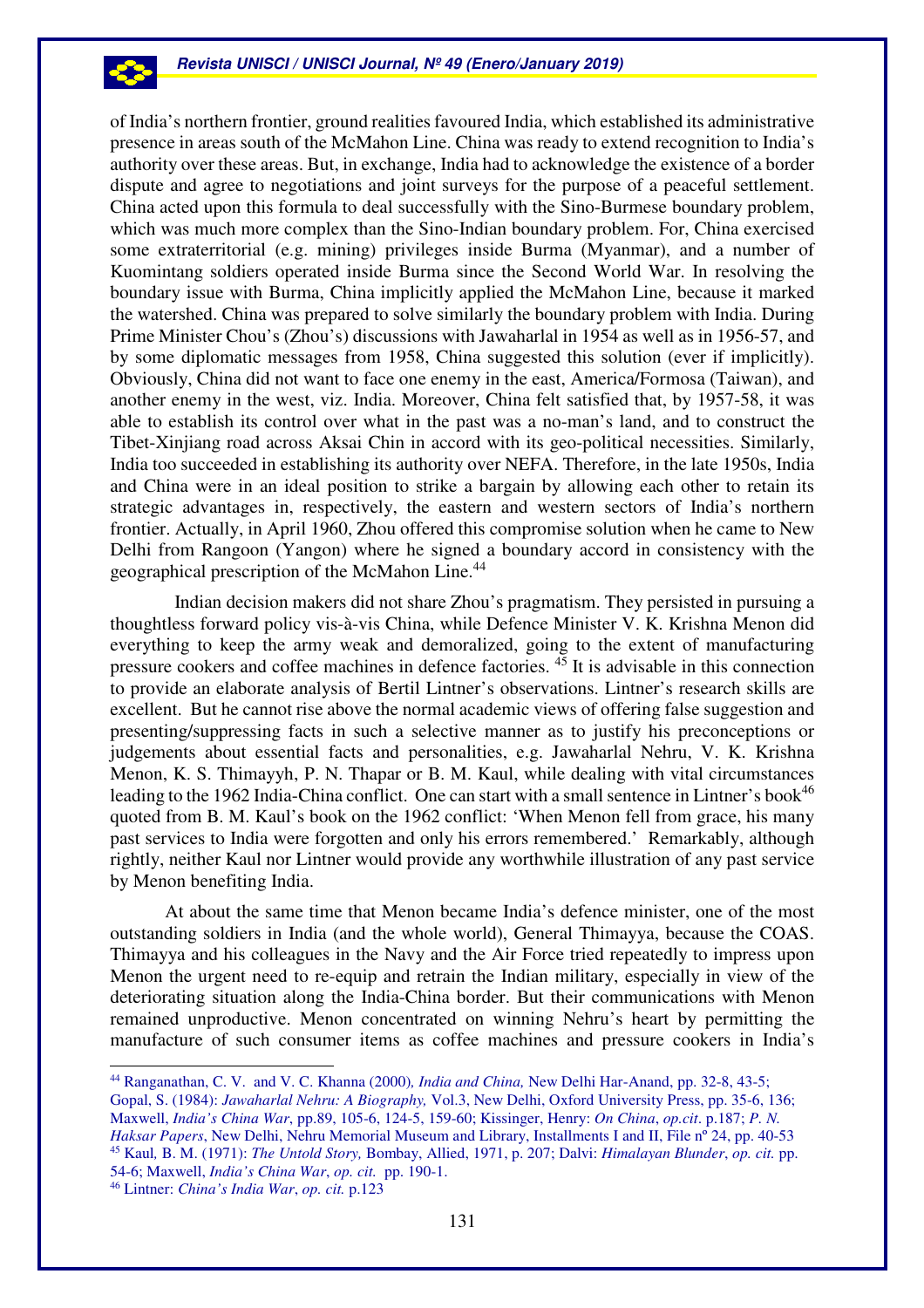defence factories. This enabled Menon to take pride in claiming that production in defence factories was registering an increase. Menon aimed at self-reliance in the production of military equipment. Laudable in the long run, this aim pursued fanatically I the short run and precluding the purchase of some essential weapons from foreign countries, could not but be disastrous in a situation of rising military of rising military confrontation with China. Moreover, Menon appeared to derive a sort of perverse pleasure by treating senior military officers in an unwarrantedly offensive manner in the presence of subordinates. Menon cavalierly turned down important technical recommendations from top-most military officials. Things became so intolerable—personally for the chiefs of the Army, Navy and Air Force, and collectively for the country in terms of lack of military preparedness—that the three chiefs decided to meet the prime minister, and lodge their complaints against Menon. But Thimayya made the impulsive error of submitting his solitary letter of resignation to Nehru on 1 September 1959. It was easy for Nehru, an astute politician, to outmanoeuvre a professional soldier devoted to the doctrine of civilian supremacy over the military. Nehru deceived Thimayya by telling him he would investigate Thimayya's grievances and persuade Menon to redress those grievances. Thimayya was simpleminded enough to withdraw his letter of resignation. Nehru then proceeded to humiliate Thimayya publicly for raising trivial matters in a moment of crisis at the India— China border. Nehru thus once again deceived the people and Parliament by suppressing the fact that Thimayya's complaints related to deliberate attempts by Menon to ignore the country's essential military needs in spite of a crisis along the India-China border. In the words of J.P. Dalvi:

Mr. Nehru's biographers will have a difficult time explaining his inexplicable descent to ordinary norms of behavior to save a colleague at the expense of jeopardizing the defence of his country. Pettiness and selfishness are not qualities that one would wish to associate with a man of the stature of Mr. Nehru.<sup>47</sup>

Nehru and Menon made matters worse by showering favours on B. M. Kaul (a distant relative of Nehru), a person with no combat experience save for a background in Army Service Corps and public relations. Kaul was so skilled in public relations and manipulating his access to Nehru that, despite unredeemed weaknesses in his military career, he could earn the command of an operational infantry division and then pleased Menon by deploying his men for building homes for soldier's families, although this task was earmarked for civilians of the engineer corps of the military. It was a peculiar situation in which Kaul began to earn influence by pleasing Nehru and Menon, while Menon thought that he would please Nehru by heaping undeserved promotions on Kaul. This set the stage for something unprecedented in the Indian Army, which enjoyed worldwide reputation for high professionalism. Kaul became a Lieutenant General and occupied the post of Quartermaster General (QMG). Menon overruled Thimayya's objection to this appointment. Subsequently, Menon again rejected Thimayya's recommendation, and made Kaul the Chief of the General Staff (CGS), a post that was next in importance to the post of the CoAS. Simultaneously, Kaul added to his clout by ensuring that Lieutenant General Thaper succeeded Thimayya as the CoAS. The claim of Lieutenant General Thorat (a far more distinguished officer than Thapar), as also the recommendation of Thimayya, was ignored.<sup>48</sup>

Menon was a sick person, both mentally as well as physically. Nehru was wrong morally and politically—in keeping Menon at the helm of the defence ministry during a crucial period. Nehru, thus, could not escape sharing the responsibility with Menon for paving the way

 $\overline{a}$ 

-23

<sup>47</sup> Dalvi, *Himalayan Blunder*, *op. cit.* pp. 54-56; Also see, Gopal: *Jawaharlal Nehru*, Vol.2, pp.130-31; B. M. Kaul (1971): *The Untold Story*, Bombay, Allied, p.207; Maxwell: *India's China War*, *op. cit*. pp.190-91. <sup>48</sup> Dalvi: *Himalayan Blunder*, *op. cit*. p.60; B. M. Kaul*, The Untold Story*, *op. cit.* pp.184-90, 218-22; Maxwell: *India's China War*, *op. cit.* pp.185-93.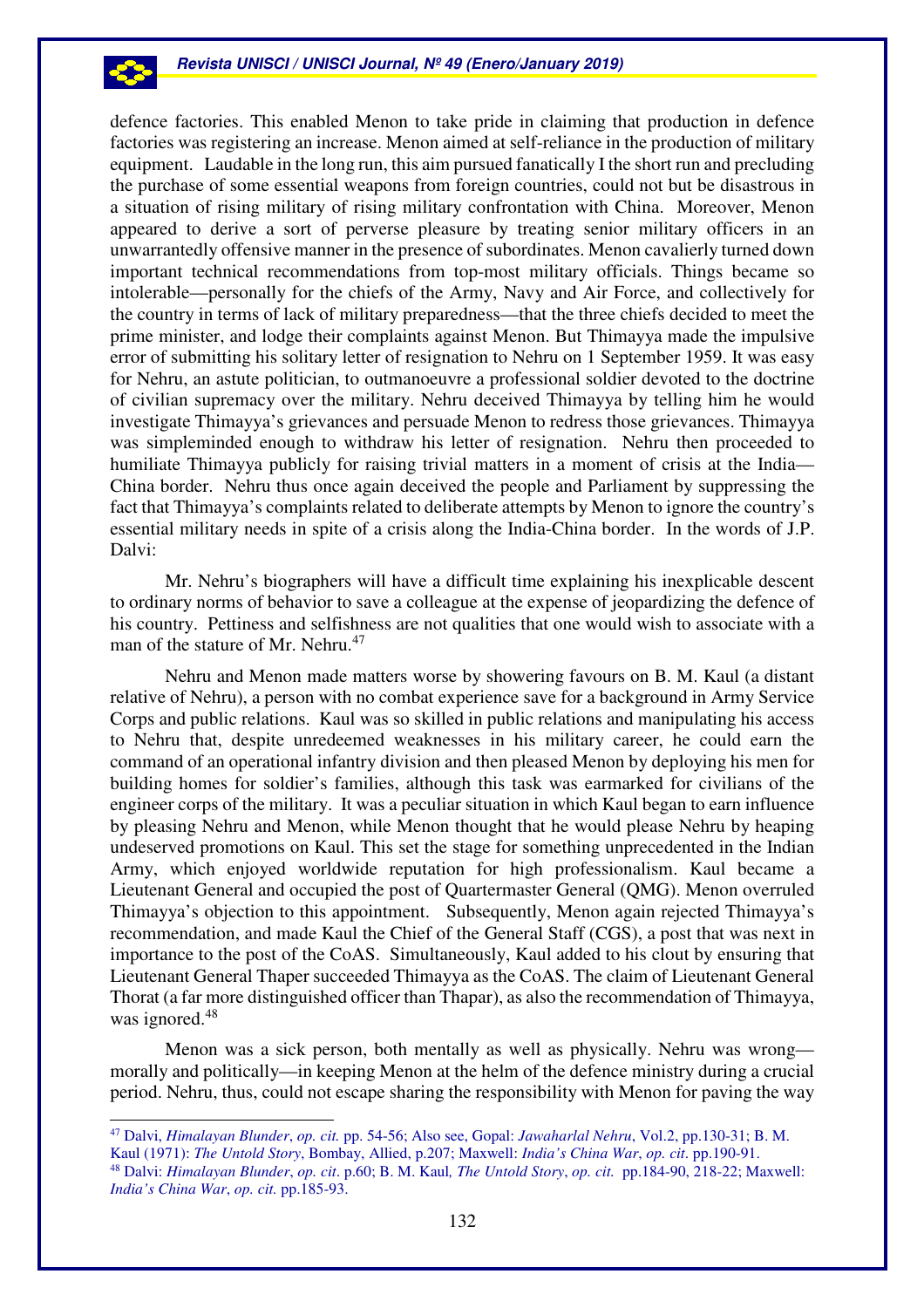for the 1962 debacle. In acquainting oneself with Menon's style of work and behavior, one should rely, in all fairness upon the assessment of one of Menon's admirers and protégés B. M. Kaul. Kaul wrote:

Menon alienated and antagonized people by sarcasm and unkind remarks. He was quick-tampered, stubborn and always at strife with someone…Menon was skeptical by temperament with many whims and caprices and at times suspected his friends of disloyalty without any reason. It was not easy working with him...He tool all sorts of sedatives and other medicines to get over his numerous ailments… Menon often called important secretaries from various Ministries and Generals to make his meetings appear imposing…He would call them on the pretext that some urgent matter needed immediate discussion. When everyone had assembled, however, he would appear board, as if some riff-raff were sitting around him, uninvited, and sometimes dozed off perhaps because of over-work or due to the sedatives he had taken earlier…There was seldom any agenda or minutes of his meetings as he was allergic to both…His routine was hectic, sleeping little at nights, during through many engagements during the day, making up part of his lost sleep…shouting at people, sometimes without reason…He would send for senior Generals and civil servants on Sunday afternoons and at awkward time of other days and nights to discuss what he described as urgent problems, but which were sometimes only trivialities.<sup>49</sup>

No wonder then that Menon did little to meet India's defence requirements and entrusting the border to the care of the Army (after the Longju Pass and Kongka Pass incidents) did not mean much. For soldiers with expertise in fighting in the plains of Punjab were transferred to NEFA without the necessary training and equipment for mountain warfare. So, in the winter of 1959, panicky politicians in New Delhi ordered, in the words of J.P. Dalvi, 'the deployment of the wrong troops, at the wrong place and at the wrong time'. General Thimayya retired in April 1961. In one of his farewell addresses he commented that he was probably leaving his soldiers as cannon fodder for the Chinese troops.<sup>50</sup>

At its best, it is inexperience sitting in judgement on experience, ignorance on knowledge—ignorance which, never suspecting the existence of what it does not know, is equally careless and supercilious, making light of, if not resenting, all pretentions to have a judgement better worth attending to than its own*.* 51

This quote in John Stuart Mill's classic treatise on representative government (written in a different though related context) is applicable to Krishna Menon's activities which paved the way for the humiliation of India's Armed Forces (one of the most respected armed forces in the world) at the hands of China to 1962. Even Menon's favourites, B. M. Kaul and P. N. Thapar, were unable to persuade him to undertake a vigorous programme of re-equipping and re-training the Indian forces for occupying tracts on the border—the McMahon Line, for example—as also for counteracting Chinese soldiers (better equipped and trained than the Indians) who were bound to resist Indian attempts to set up posts in the snowy heights. Moreover, the Indians suffered from a tremendous disadvantage in terms of roads essential to movement of mean and supplies in those tracts in the mountains. Since 1950, the Chinese built an impressive infrastructure of road networks, airports, etc., in areas near the border the Aksai Chin or the McMahon Line. Although India decided as early as 1954 that the infrastructure of

<sup>49</sup> Kaul B. M.: *The Untold Story*, *op. cit*. pp. 206, 208-10, 215-16.

<sup>50</sup> Dalvi: *Himalayan Blunder*, *op. cit.* pp. 53-58, 61-62; B. M. Kaul: *The Untold Story*, *op. cit.* pp. 206, 208-10, 215-16.

<sup>51</sup> Shields, Currin V. (ed.) (1958): *John Stuart Mill: Considerations on Representative Government*, New York, Liberal Arts Press, p.73.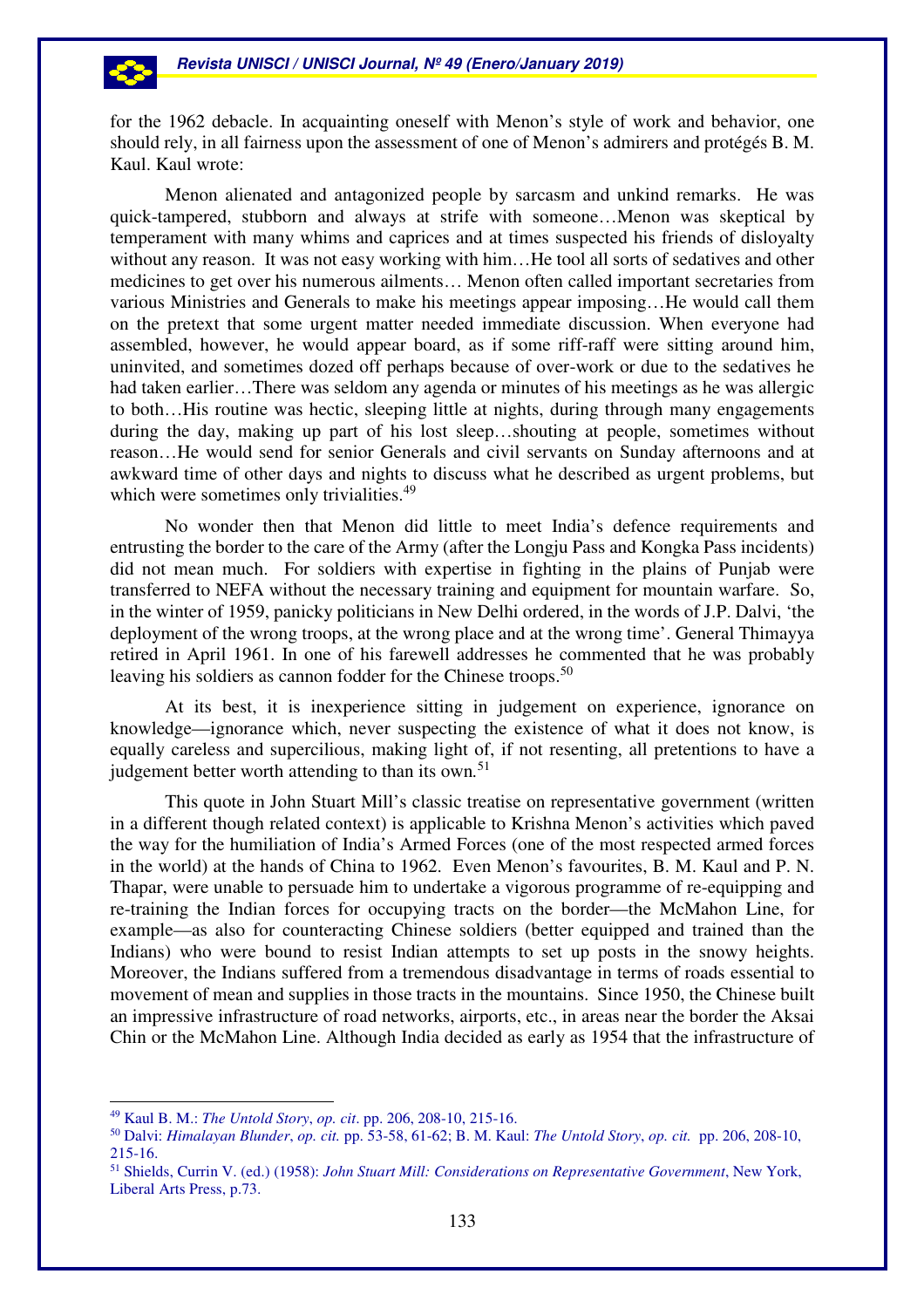roads, etc. should be built in the border areas (of NEFA for instance), practically nothing was done to facilitate the establishment of border posts.<sup>52</sup>

As long as independent-minded and distinguished generals like Thimayya, Thorat or Verma were in positions of authority, they opposed the deployment if ill-trained, ill-equipped forces in numerous penny packers all along the border. They advocated the maintenance of a strong base area from where any large-scale Chinese action could be counteracted. When sycophants and undistinguished generals like B. M. Kaul or P. N. Thapar planted themselves in positions of supreme power (thanks to Krishna Menon), they could not oppose the thoroughly unwise policy of establishing small posts where the Indian soldiers could neither match the Chinese, nor receive help from a faraway base. A person like B. M. Kaul (fortified by the support of Menon and Nehru) could play havoc with well-established lines of military hierarchy and demoralize the military establishment. Add to it the fact that soldiers on the border lacked food, clothes, and even marches, and the reasons behind India's setback in the 1962 conflict with China are clear.<sup>53</sup>

It is not difficult to point to Krishna Menon's far from perfect physical/mental condition as the root of the circumstances leading to the disaster of 1962. But it is high time analysts rise above this Menon mania, and instead ask how much of Menon's sickness infected Prime Minister Nehru. Otherwise, it is nearly impossible to explain the following matters. One, in October 1951, when Chester Bowles came to India as the American ambassador, his first meeting with Nehru did not last move than fifteen minutes, because Nehru was so tired that he went off to sleep. Two, Nehru coveted and occupied the position of India's external affairs minister. Nevertheless, he permitted Menon to function as the de facto external affairs minister. For about a decade, until 1962, Nehru allowed Menon to lead the Indian delegation to the UN (during September-December). In these few months, Menon consistently and regularly undid whatever good work was done by the Indian embassy in the United States. Menon's anti-Americanism assumed pathological proportions at the UN, and at numerous television appearances. In his tirades against America, Menon far surpassed Vyshinsky of the Soviet Union. What Menon did fail to serve the interests of India or the world in any way. Presumably, Menon could indulge in excessive anti-Americanism because he thought he could please Nehru in this fashion. But how could Nehru acquire in Menon's jeopardizing India's vital interests in this fashion? Three, at the UN, Menon ruined India's prestige and international standing with unnecessarily long speeches, which contained nothing new, so much so that various delegations chose to post their lowest level diplomats at the session where Menon delivered a nine-hourlong speech. So much was Menon's hunger for publicity that he would sometimes speak on entirely irrelevant matters ('absolute and arrant nonsense', in the words of B. K. Nehru), while sordidly manoeuvring to receive favourable publicity in the Indian press. Nehru was certainly aware of all this. Why did he not stop it? Four, in reinforcing each other's pro-communism, Menon and Nehru made the weird assumption—and sycophants like Kaul, in the military, and Secretary M. J. Desai in the external affairs ministry, acted upon this assumption—that China would suit India's convenience to play a sort of military chess, and restrict itself to capturing or losing some border posts without opting for large scale conflict.<sup>54</sup>

<sup>52</sup> Dalvi: *Himalayan Blunder*, *op. cit.* pp.54-55, 62-63, 69; Kaul, T. N.(1979): *Diplomacy in Peace and War*, New Delhi, Vikas, pp.107, 109; Kaul, B. M.: *The Untold Story*, *op. cit.* p. 284; Rao: *Defence without Drift, op. cit.* p.16; See also, Nehru B.K. (1977): *Nice Guys Finish Second*, New Delhi, Penguin India/Viking, p.344. <sup>53</sup> Dalvi: *Himalayan Blunder*, *op. cit.* pp.65-67, 70-71, 79-81, 83-84; B. M. Kaul: *The Untold Story*, *op. cit.* p.285.

<sup>54</sup> Nehru: *Nice Guys Finish Second, op. cit.* pp. 332, 360-61, 377-79. Also, Dalvi: *Himalayan Blunder*, *op. cit.* pp.66-77; Frank, Katherine (2001): *Indira: The Life of Indira Nehru Gandhi*, London, Harper Collins, pp.141, 265; Kaul: *The Untold Story*, *op. cit.* pp.284-86, 326-28.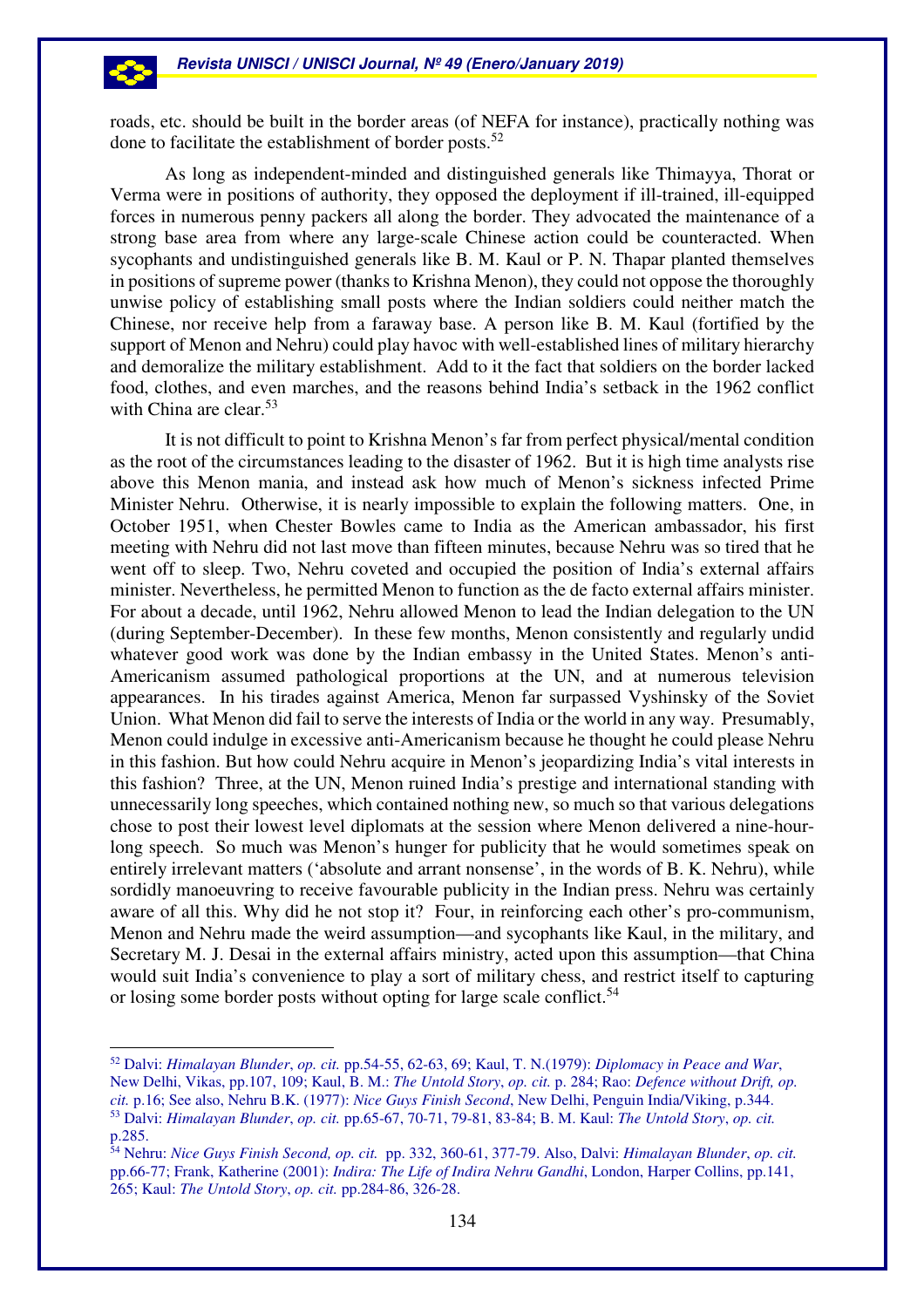-23

 $\overline{a}$ 

When Lintner talks of 1961 as the starting point of India's forward policy vis-à-vis China, and not 1954, he is at best inaccurate. Even if we overlook this inaccuracy, what we cannot overlook is Lintner's refusal to stress that any forward policy without adequate military preparations to cope with probable repercussions/reactions on the part of the opponent, i.e. China was wrong. India's intelligence machinery, despite inferiority to the Chinese machinery, had warned of immense Chinese military preparations. Therefore, India should have refrained from engaging such could-have-been-deemed provocative stops as forward patrols, especially when, not to speak of necessary arms and training, Indian soldiers did not even have the appropriate dress for mountains. There were controversies as also confusions in New Delhi's top ruling circle on the matter of setting up border posts in late 1950s and the early 1960s. Even a person as clearsighted and farsighted as Foreign Secretary Dutt 'agreed to new posts but initially was hesitant about permitting forward patrols'. Afterwards, Dutt 'changed his mind. Discussing new posts in Ladakh with Krishna Menon, he saw India committed to avoid border clashes, but not to abstain from sending forward patrols. Whether decisions about new posts were of rather defensive or offensive nature in some cases is open to doubt'.

Forward Indian patrols did not initially provoke Chinese patrol to fight. Subsequently, however, the Chinese decided to attack Indian posts, which could receive reinforcements in the absence of bases. India, therefore, should have reconsidered its forward policy. After all, setting up small, isolated posts in empty spaces was different from maintaining these posts in places where the Chinese were confrontational. But, as India's Defence Ministry's history of the 1962 conflict put it, India's forward policy 'went too far, got too reckless, and lost its balance', 'Whereas the earlier intention of the forward policy was to prevent any further advance by the Chinese into any empty area, it was now decided to push back the Chinese from posts they had already occupied', as in Arunachal Pradesh from Thag La ridge. 'To push them back was simply not possible, as the Chinese were much stronger along the line of control'… But the Government of India and Army Headquarter continued to believe that the Chinese would not attack. Disaster was inevitable if their faith was belied'.<sup>55</sup> At one point of time 'Dutt had expressed doubts about the Indian claims in the western sector and counseled the prime minister against any steps prone to armed confrontation', but later the doubts 'were over'. Regarding Lonaju, however, he kept to the agreement to send no forward patrols'.<sup>56</sup>

Kissinger and Lintner may be right in stressing the link between China's assault upon India in 1962 and the monumental failure of Mao Dze Dong's Great Leap Forward. This failure put Mao in an expensely inconvenient position in China's internal power struggle. Mao's used China's success against India in the 1962 military operations as a grand diversion from the glaring failures of the Great Leap Forward and the resultant upgradation of Mao's position in the power struggle inside the country.<sup>57</sup> Yet, this was not enough to erase the acute carelessness of India's top ruling circle, especially of Prime Minister Nehru and Defence Minister in pushing the Indian Army (which proved its greatness in the First and Second World Wars) to an unprecedented depth of degradation.

India's 1962 humiliation induced at least two varieties of soul-searching. Since they were interrelated and overlapping, they could be compressed into one query: how to apportion responsibility between the armed services and the political class, especially such top-ranking politicians as the Prime Minister and the Defence Minister. General J. N. Chaudhuri, the Chief of Army Staff, thought it discreet to order an inquiry, devising the terms of inquiry in his habitual, opportunist mode Chaudhuri close Lieutenant General Henderson Books to carry out

<sup>55</sup> Prasad, S. N. Chief Editor, P. B. Sinha, A. A. Athale (1992): *History of the Conflict with China, 1962*, New Delhi, History Division, Ministry of Defence, Government of India, 1992, pp. XX, XXI.

<sup>56</sup> Das Gupta: *Serving India*, *op. cit.* pp.348-49, 572; Lintner: *China's India War*, *op. cit.* pp.121-25.

<sup>57</sup> Kissinger: *On China*, *op. cit.* p.184; Lintner: *China's India War*, *op. cit.* pp.108-09, 113-14.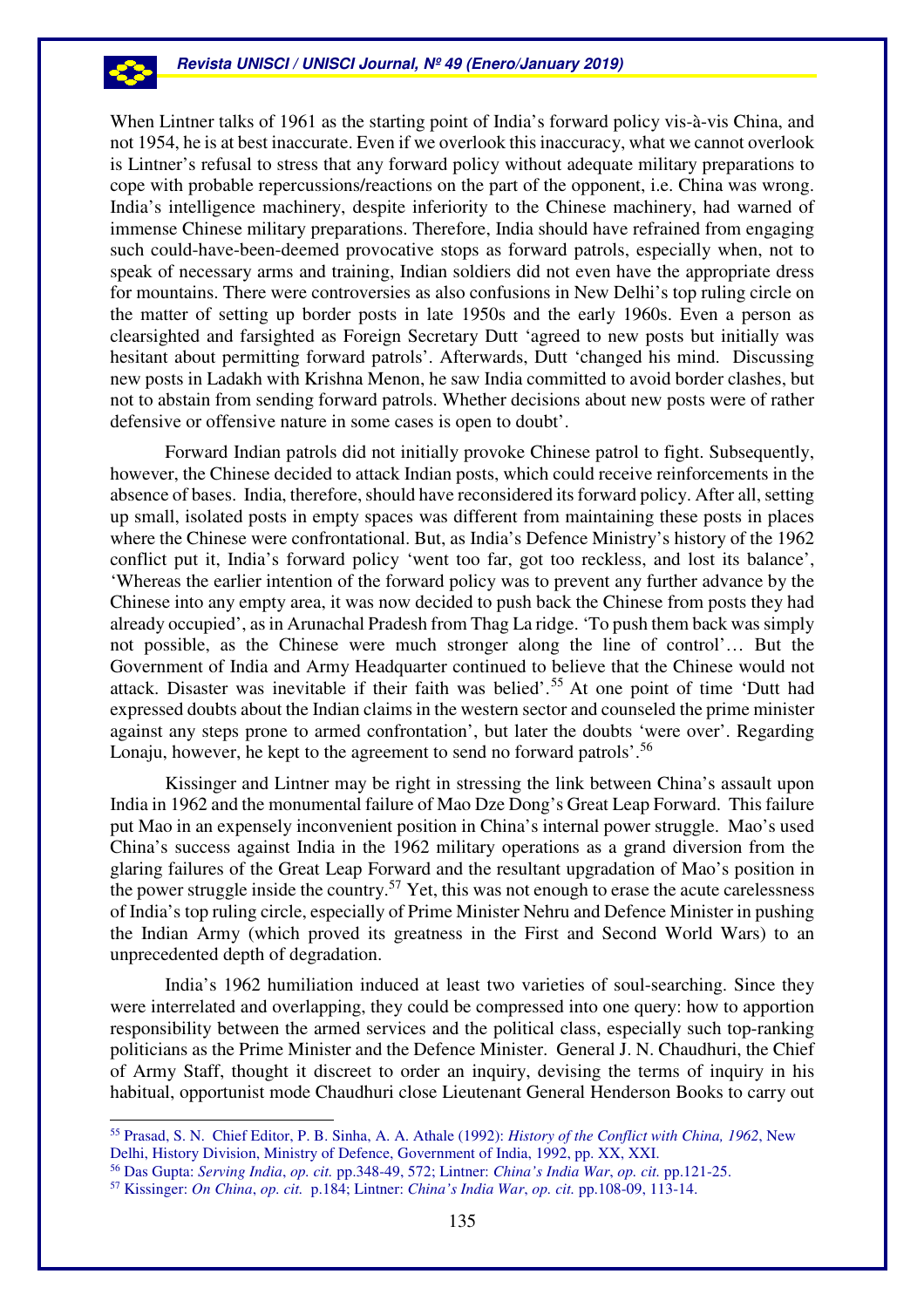

an Operations Review—obviously to minimize the scope of analysis of political responsibility for the 1962 debacle. Chaudhuri appointed Brigadier P.S. Bhagat as an aide of Brooks. The terms of reference were (1) training; (2) equipment; (3) system of command; (4) physical fitness of troops; (5) capacity of commanders at all levels to influence the men under their command. The first four of these terms of reference 'smacked of an inquiry into the sinking of the titanic looking into the management of the shipyard where it was built and the health of the deck crew; only the last term has any immediacy; and there the wording was distinctly odd—commanders do not usually 'influence' those they command, they issue orders and expect instant obedience'.<sup>58</sup>

Brooks and Bhagat appeared to be determined to outwit Chaudhuri, nearly ignoring the terms of reference framed by Chaudhuri, and going beyond the boundaries of investigation set by Chaudhuri. Brooks and Bhagat formed it onerous to abide by Chaudhuri's prescription that the two reviewers could not study how the Army Headquarters (HQ) functional in 1962. 'Forbidden that approach, they would, nevertheless, try to discern what happen at Army HQ from documents found at lower levels, although these could not throw any light on any crucial aspect of the story – the political direction given to the Army by the civil authorities'.<sup>59</sup>

An examination of the Brooks—Bhagat Report is essential to underline the following points. Neville Maxwell is not correct in exonerating the Chinese. Bertil Lintner is not right in whitewashing the faults of Jawaharlal Nehru or V. K. Krishna Menon. Y. B. Chavan, who succeeded Krishna Menon as the Defence Minister of India, succeeded too well as a consummate politician when he presented a sanitized version of the Brooks-Bhagat Report, and protected the honour of guilty political leaders as also military officers. Currently, any person interested in reading the Brooks-Bhagat Report can easily do so by the use of internet sources.

In this context, it may not be inappropriate to note B.M. Kaul's assessment about whether the post of prime minister suited Nehru. Kaul was a relative and one of Nehru's greatest admirers, and Nehru had in turn showered on Kaul, and thereby enhanced the tendency of Krishna Menon to interfere in military appointments. According to B. M. Kaul, Nehru 'spent his energies in many extraneous activities. He saw several people he need not have seen and attended to trivial activities which he could have ignored, amidst his profound commitments'. B. M. Kaul adds: 'It was therefore not infrequent to see him doze off after meals in the middle of an important conversation.' B. M. Kaul had many occasions to notice this over a long period of time, from 1946 to 1962. As noted earlier, in October 1951, Chester Bowles, a great admirer of Nehru and a consistent friend of India, met the Indian prime minister for the first time. But, as Bowles writes, this meeting 'lasted no more than fifteen minutes, during which Nehru, to my dismay, appeared to have gone to sleep'.<sup>60</sup> For Nehru to become India's prime minister 'did not turn out to be an unqualified success from the point of view of administration', affirms B. M. Kaul:

Instead of becoming the head of our Government… (Nehru) should have been appointed the head of our State. He struggled through the former role whereas he would have excelled in the latter. He was ideally suited for being our first citizen and would have presented lofty image in the world as our President.  $61$ 

<sup>58</sup> Maxwell, Neville: 'Henderson Brooks Report: An Introduction', *Economic and Political Weekly*, 14 April 2001, p.1191. Evidently, 'Chaudhuri did not wish the inquiry to dig too deep, range two widely, or excoriate those it faulted', Maxwell: *Henderson Brooks Report*, *op. cit.* p.1191.

<sup>59</sup> Maxwell: *Henderson Brooks Report*, *op. cit*. p.1191.

<sup>60</sup> Bowles, Chester (1974): *Mission to India*, Bombay, BI Publication, 1974, p. 105.

<sup>61</sup> Kaul, B. M.: *The Untold Story*, *op. cit.* p.323. For earlier quotes by Kaul see pp.320-23.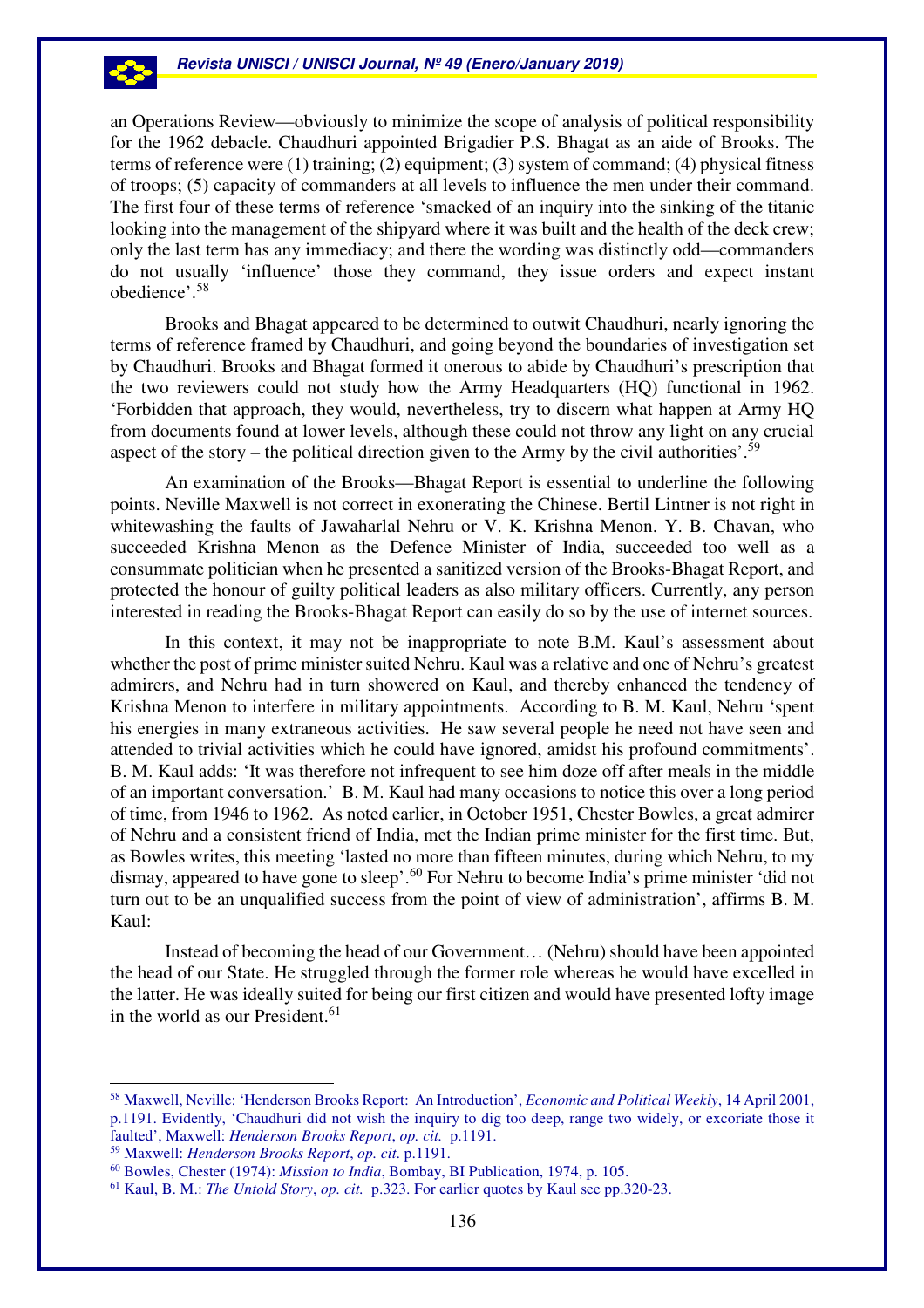The Brooks-Bhagat Report was presented to General Chaudhuri on 12 May 1963 and submitted to Defence Minister Chavan on 2 July 1963. In the words of R. D. Pradhan, Chavan's Private Secretary, 'During the conduct of the inquiry Chavan was apprehensive that the committee may cast aspersions on the role of the Prime Minister or the Defence Minister. … His main worry was to find ways to defend the government and at the same time to ensure that the morale of the armed forces was not further adversely affected. For that the repeatedly emphasized in the Parliament that the enquiry was a fact-finding one and to "learn lessons" for the future and it was not a "witch-hunt" to identify and to punish the officers responsible for the debacle. It was a tribute to his sagacity and political maturity that he performed his role to the full satisfaction of the Parliament and also earned the gratitude of the Prime Minister. Some lessons that he learnt are to be found in the statement he presented to the Parliament. But it is also a fact that while doing so, he also suppressed certain critical observations.<sup>'62</sup>

Brooks and Bhagat were extremely cautious in preparing their report, while they did not want to sacrifice the glaring but unpleasant truths. As Claude Arpi writes $63$ : 'Contrary to general expectations the report did not directly indict any political leaders. It was done obliquely. On the lack of proper political direction, the committee quoted British India's first Commander in Chief Field Marshal Robert's dictum: "The art of war teaches us not only to rely on the likelihood of the enemy not coming, but on our own readiness to receive him; nor on the chance of not attacking but rather on the fact that we have made our position unassailable."'

Claude Arpi adds: 'There was another observation: "the higher Direction of War and the actual command set-up of the Army were obviously out of touch with reality". In a way, this was an indirect indictment of the political leadership and the manner in which the operations in NEFA had been handled. Chavan found these observations on very harsh judgement on Pandit Nehru's hauling of India's relations with the People's Republic of China and for which many felt at that time that he was so much wedded to the Panchsheel that he refused to believe that China had some other intentions. By accepting that comment publicly, he did not want to cause any more anguish to the Prime Minister who was already shattered by the perfidy of China's leadership in subscribing to the Panchsheel but all the time preparing to attack India. At the same time, he did not want to formally reject this observation because that might further aggravate the morale of the very same senior officers on whom he depended to get the army into shape to face any future aggression. He decided to suppress these observations." Defence Minister Chavan proved himself to be a politician capable of performing a twin act of cynical dishonesty: he rescued Prime Minister Jawaharlal Nehru (as also Defence Minister Krishna Menon) from an indictment they amply deserved; Chavan also spread some military officers from punishment they were worthy richly.

The disaster of 1962, therefore, was not a surprise. The shock of the disaster probably induced a little pragmatism in India's policy makers. For, they did not snap diplomatic ties with China, although they kept the level of representation at a level lower than that of the Ambassador. On 1 January 1969, Prime Minister Indira Gandhi wisely announced India's decision to negotiate with China without preconditions, and thereby bridge differences with China. Subsequently, when India carried out the merger of Sikkim into the Indian Union, China did not raise any outcry. On 26 January 1976, India nominated the country's Ambassador to China, which followed suit without much delay.<sup>64</sup>

 $\overline{a}$ 

-23

<sup>62</sup> Pradhan, R. D. (2007): *1965 War: The Inside Story, Defence Minister Y. B. Chavan's Diary of the Indo-Pakistan War*, New Delhi, Atlantic Publishers.

<sup>63</sup> Arpi, Claude: 'The War of 1962: Henderson Brooks-Bhagat Report', *Indian Defence Review*, vol.26, nº 1(January- March 2011), p.157.

<sup>64</sup> Chagla, M. C. (1947): *Roses in December*, Bombay, Bharatiya Vidya Bhavan, pp.415, 433-4; Dixit: *Across Borders*, *op. cit.* pp. 131; Ranganathan and Khanna, *India and China*, *op. cit.* pp. 56-7.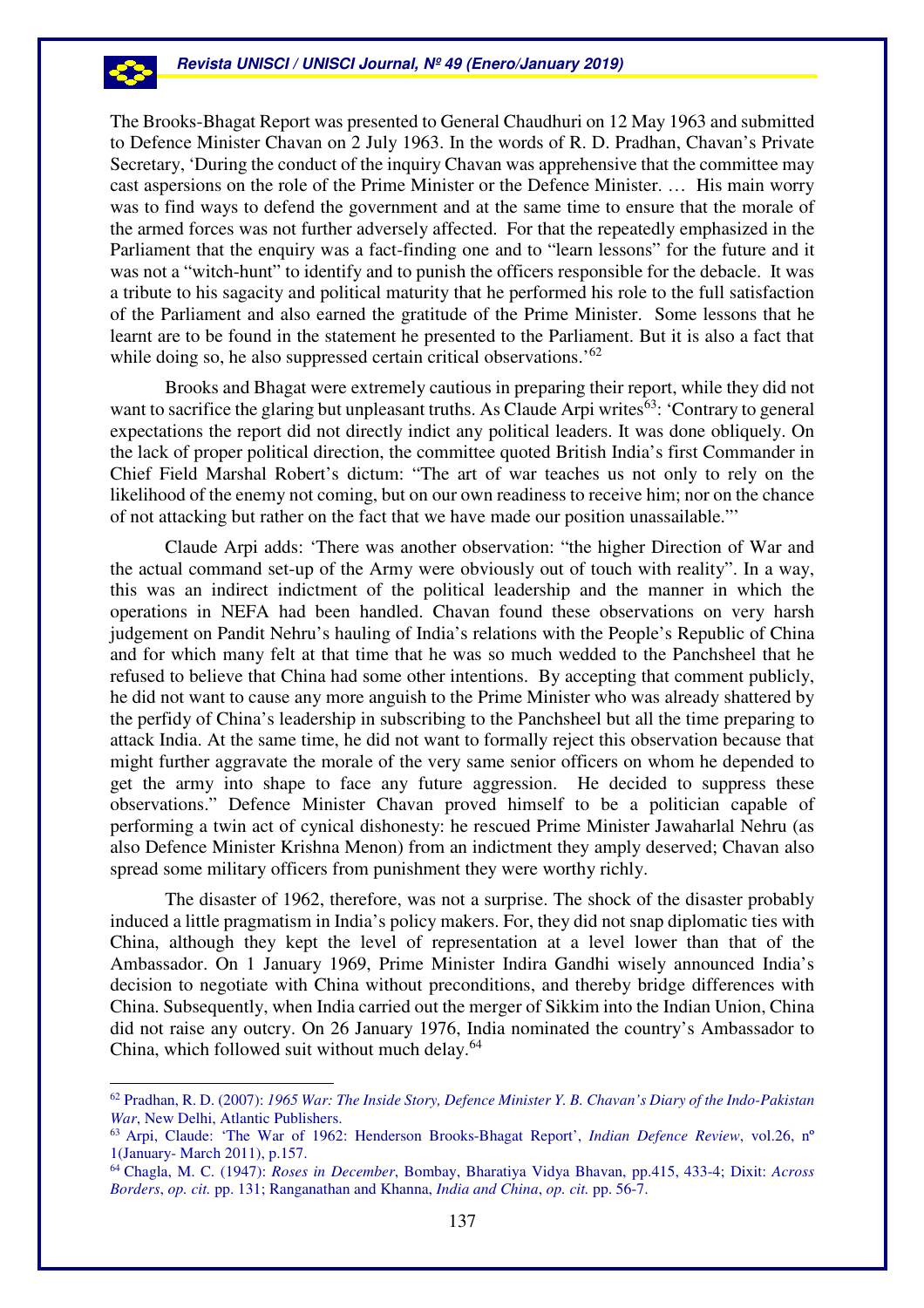$\overline{a}$ 

#### **3. Indo-China relations beyond the 1962 disaster**

In 1977, Morarji Desai became the Prime Minister of India. His government appeared to be interested in improving relations with China. Atal Behari Vajpayee, the External Affairs Minister, declared at a press conference that he wanted to visit China, in case he happened to receive an invitation. Soon China provided an affirmative response. Vajpayee visited China in 1979. Although he could not stay as long as he wanted, because of a sudden invasion of Vietnam by China, the significance of his visit must not be underrated. Vajpayee had detailed discussions with the foreign minister of China, Huang Hua, and with Deng Xiaoping (the successor to Mao Ze Dong). The two countries achieved a consensus, which not only prevails but regulates relationships between the two countries even in the second decade of the 21<sup>st</sup> Century. Undoubtedly, the facts that none died of firing by soldiers at the border for about a decade, and that military aid from China to militants in northeast India remained suspended, played an important part in forging this consensus. The lines of consensus were, broadly, that a high level of mutual trust had to be accomplished before any solution of the highly complex border issue could be attempted, that mutually productive engagements in other spheres could create this trust after some time, and that peace and tranquility had to be preserved at the border for facilitation of a settlement of the border problem. What was of utmost significance was the reiteration by Deng Xiaoping of the 1960 formula of Zhou Enlai, as a realistic basis for this settlement, although ground realities might require some alterations.<sup>65</sup>

The consensus reached in 1979 was acted upon by Prime Minister Indira Gandhi after she returned to power in 1980, as also by Prime Minister Rajiv Gandhi when he came to power in 1984. Trade and cultural exchanges began to grow. The border continued to witness peace and tranquillity. Dialogue on the border went on at short intervals. In 1993, when P.V. Narasimha Rao was the Indian Prime Minister, the two countries signed an "Agreement on the Maintenance of Peace and Tranquillity along the Line of Actual Control in the India-China border areas". In 1996, the two countries signed an "Agreement on Confidence Building Measures in the Military Field along the Line of Actual Control in the India-China border areas".<sup>66</sup>

 Unfortunately, the stranglehold of the Nehru-Menon years upon the mindset of Indian decision makers is so powerful that the only equitable and honourable way of a border settlement cannot be availed of. The Zhou-Deng compromise formula of 1960/1979 has not been acceptable to the Indian foreign policy establishment. In 1982, this formula was formally revived by China. It was feasible for India to agree to the status quo in the western sector of its northern frontier. It was also practicable for China to endorse, correspondingly, the status quo in the eastern sector. This could take care of enormous complexities and puzzles of history and power politics. But India failed to respond positively to the Chinese overture. In course of the 1983 dialogue, India ventilated a diplomatic rigidity, which precluded a realistic resolution of differences on the border. China recommended a comprehensive accord embracing sectoral deals. But India demanded a sectoral approach. China then reworked its strategy, and, in 1985, focussed on the eastern sector, identifying it as the main area of dispute. Moreover, China claimed 90,000 square Kilometers of territory under Indian occupation in this sector.<sup>67</sup>

<sup>65</sup> Dixit, *Across Borders*, *op. cit*. pp. 130-1; Ranganathan and Khanna, *India and China*, *op. cit.* pp. 57-8.

<sup>66</sup> "Editorial", *The Statesman*, 10 September 1993; "A report", *The Statesman*, 30 November 1996; Ranganathan and Khanna: *India and China*, *op. cit.* pp. 171-2.

<sup>67</sup> Banerji, Arun Kumar: India-China Relations: Retrospect and Prospect', in Arun Kumar Bannerji and Purusattam Bhattacharya (eds.) (2001): *People's Republic of China at Fifty,* New Delhi, Lancer, pp.41-2; Ranganathan and Khanna, *India and China*, *op. cit.* pp. 58-9, 167.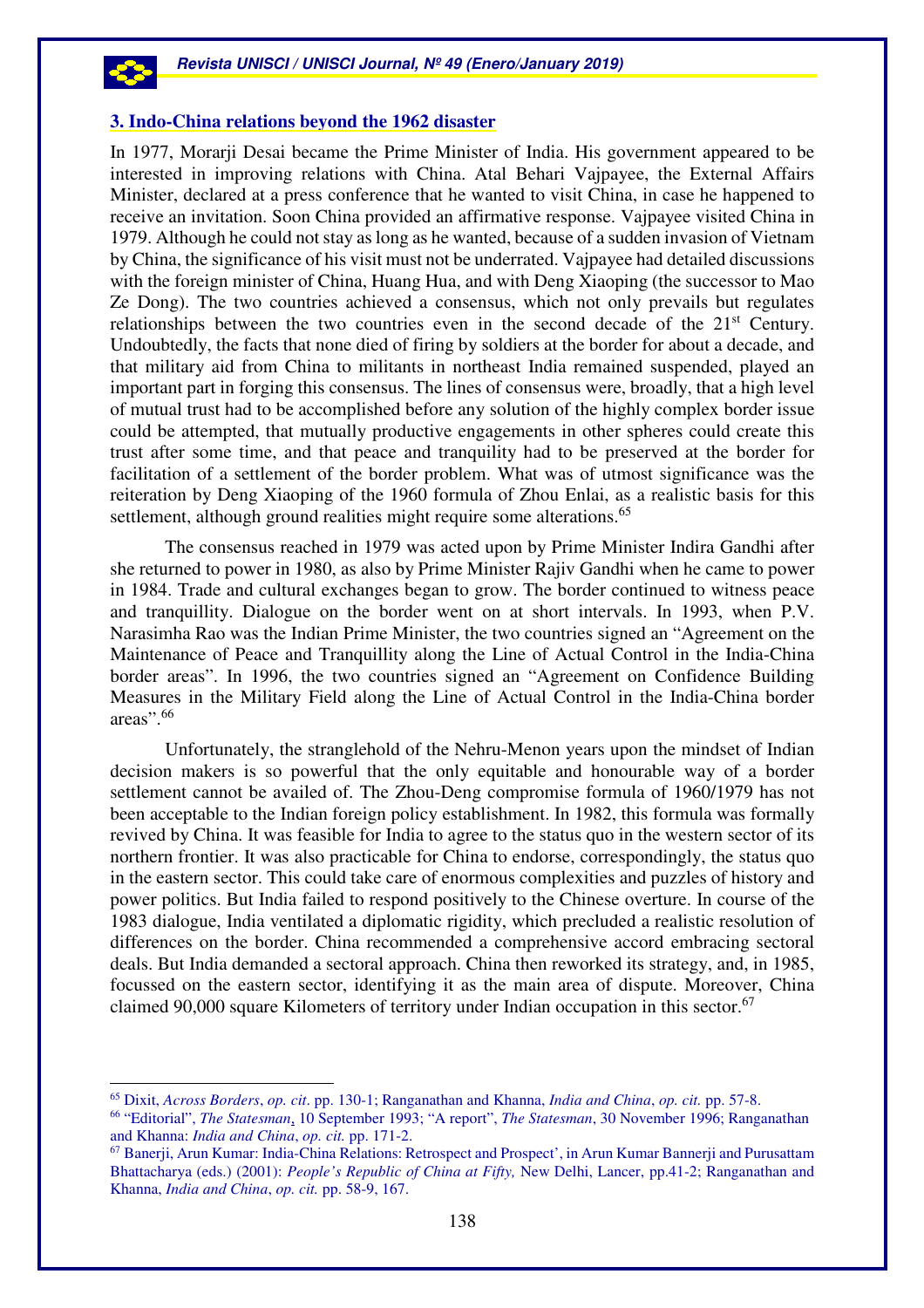India, therefore, is now in a soup. It cannot put any pressure on China. Yet India has somehow to take an initiative towards a border settlement. Why?

China has far outstripped India militarily and economically. Instead of unnecessarily going into facts about China's military might, it may be useful in the present context to focus on some palpable military weakness of India. Since the early decades of India's independence, India's political leaders have harped incessantly on self-sufficiency in military production. As of 2012, what is the reality? One simple (though shattering) example of the reality is that India does not produce a single fighter aircraft, viz. MIGs, Jaguars, Merages, or Sukhois. The quality of aircraft built, e.q. at the Ojhar and Kanpur divisions of Hindustan Aeronautics limited is poor.<sup>68</sup> India cannot produce trainer aircraft for newly recruited pilot. What is even more scandalous, India taken years to procure basic trainer aircraft. For example, a series of crashes led to the grounding of HPT-32 aircraft in 2009, while 23 pilots lost their lives. New basic trainer aircraft to be imported from Switzerland, are expected to commence arrival in mid-2013.<sup>69</sup> Evidently, an unholy nerve between some civil-military officials, politicians and arms dealers has defeated the goal of self-sufficiency in defence production. To take our recent exposure, a public sector, enterprise, Bharat Earth Movers Limited (BEML) in collusion with a British country, Tatra Siprox, has been supplying Tatra trucks to the Indian army for 26 years. The price is exorbitant, and these trucks do not meet the specifications of the army, whereas three Indian manufactures have been prepared to satisfy these specifications and supply such trucks at one-third the cost charged by BEML. Moreover, BEML has taken good care of the middleman, Tatra Sipox, to located in Britain, by arranging payments in Liechtenstein.<sup>70</sup> BEML, again, can take credit for its ability supply to the Indian army Armoured Recovery Vehicles (ARVs) despite revelation that the technology imported from Poland in obsolete, that the prices of spare parts are exorbitant, and that, above all, there ARVs are treated as useless by the army.<sup>71</sup> No wonder that, with such a sad state of military preparations, India cannot have the guts to stand up to any show of force by China in order to defend its vital national interacts.

This is why ONGC Videsh was compelled recently to put a stop to drilling operation in an offshore block assigned to it by Vietnam.<sup>72</sup> China went so far as to announce worldwide bidding for the oil block which India tried to explore.<sup>73</sup> China merely talks of rising peacefully. Actually, in the South China Sea, for example, it has asserted insert in ways that amount use of force as also threat of use of force by official as also nonofficial agencies.<sup>74</sup> As to the comparative economic strengths of India and China, in 1990, the economies of the two countries had approximately the same size. By the end of 2011, the Chinese economy, like the Chinese defence expenditure, outrivaled India's in the ratio of three to one.<sup>75</sup> In India can export goods worth one United States dollar to China, it has to import three times from China. Thus, as of March 2012, India had an annual trade deficit of US\$ 40 billion. Moreover, India depends on China for capital goods. The Reliance group of India has purchased machines for power stations and telecom networks from China even obtaining Chinese loans partially for this purpose. China has surplus capital which it can invest far more profitably in India then in United States government bonds. India apparently may have to depend on Chinese capital for infrastructural

<sup>68</sup> See "Editorial", *The Statesman,* 7 May 2012.

<sup>69</sup> *The Statesman,* 11 May 2012.

<sup>70</sup> See "Editorial", *The Statement*, 6 June 2012

<sup>71</sup> Sarin, Ritu*: The Indian Express*, 2 June 2012

<sup>72</sup> Raja Mohan, C.: *The Indian Express,* 13 June 2012

<sup>73</sup> Samanta, Pranab Dhal: *The Indian Express,* 17 July 2012

<sup>74</sup> Choong, William*: The Strains Times,* reproduced in *The Statesman*, 10 July 2012.

<sup>75</sup> Fried, Erin: 'China's Response to a Rising India: An Interview with M. Taylor Fravel', The National Bureau of Asian Research, Washington, D. C., 4 October 2011, at http://nbr.org/research/activity.aspx?id=177.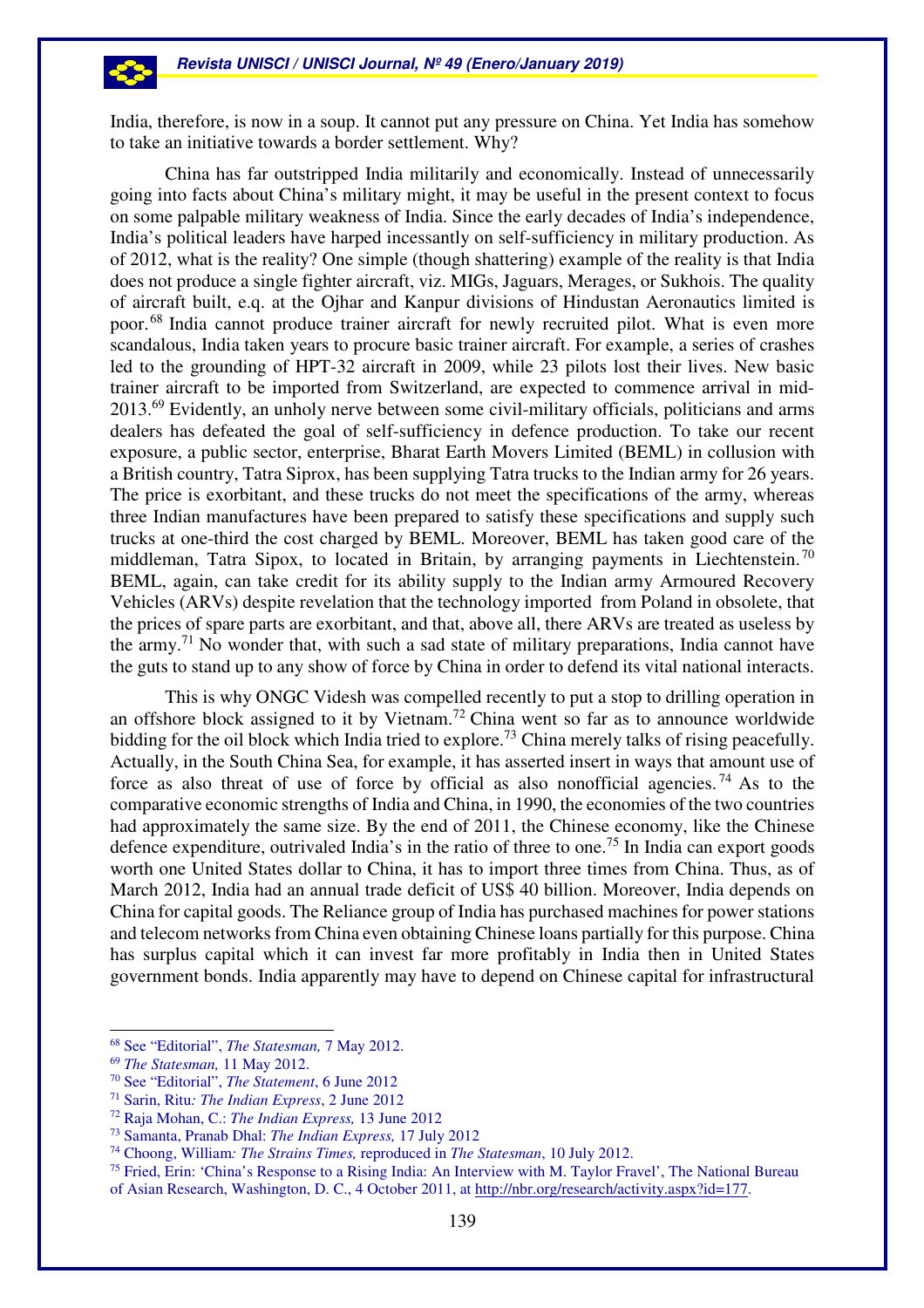project as also for some manufacturing business.<sup>76</sup> Ratan Tata, the Chairman of India's Tata Group, has gone so far as to plead that India should devise a way to be an economically of China.<sup>77</sup>

If one takes into account all the circumstances examined above in this essay, India has no option but to achieve proximity to China – if necessary, by commanding the resilience to resolve the boundary dispute by a revival of the Zhou-Deng compromise formula. This may also prove to be an insurance against any further India-baiting by China in collusion with Pakistan (which has been going on for decades) – especially after the near-complete withdrawal of NATO forces from Afghanistan in 2014, and the subsequent launching of the China-Pakistan Economic Corridor (CPEC), as a part of China's One Belt One Road (OBOR) initiative.<sup>78</sup>

Presently China enjoys superiority to India—militarily as well as economically. But this can hardly be regarded as a permanent feature. India can certainly strengthen its confidence by reminding itself of its economic ascendancy on a grand scale of history. For example, at the commencement of the Christian Era, India was the most prosperous country enjoying 32.9 per cent of the global gross domestic product (GDP), in contrast to Western Europe's 10.8 per cent and China's 26.2 per cent. In 1000 A.D. the figures were, respectively, 28.9 per cent, 8.7 per cent and 22,7 per cent. China surpassed India in 1500 A.D. by registering 25 per cent in contrast to India's 24.5 per cent. In 1600 A.D., China went up to 29.2 per cent, but India declined to 22.7 per cent. In the nineteenth century, due to colonial rule by West European countries, both India and China went down and down, whereas Western Europe could boast of 33.6 per cent of the world GDP in 1870, 33.5 per cent in 1913, but the inevitability of historical change was apparent in 1950, when Western Europe's share of world GDP stood at 97.3 per cent.<sup>79</sup>

### **4. Concluding remarks**

In the foreseeable future, India cannot probably hope to attain that economic predominance which it commanded in the first fourteen – fifteen hundred years of the Christian era. But it can certainly innovate in the field of consolidating cultural-economic interactions in the east and the west, i.e. in Southeast Asia and Central Asia. After all, it must not be forgotten that in the ancient period, India was the pivot of the Silk Road, which is now glamourized under various designations, e.g. the New Silk Road, One Belt One Road (OBOR), or Eurosia Economic Union (EEU). In ancient times the western route from India to central Asia ran from Pushkalavati, present day Peshawar (formerly Purushpur), Afghanistan's Begram (then Kapisha) to Baekh (earlier Bactria). As to the northern route from India to Central Asia in ancient days, it ran from the Kashmir valley/Gilgit to Yarkand/Kashgarh.<sup>80</sup> As to the new Silk Roads with such names as OBOR or EEU, it has been suggested that India may contemplate, in its own interest, the establishment of loop-lines to these Roads for easier access to the world market.<sup>81</sup>

<sup>76</sup> "Friend, enemy, rival, investor", *The Economist*, 30 June 2012, at

https://www.economist.com/asia/2012/06/30/friend-enemy-rival-investor.

<sup>77</sup> *The Statesman,* 19 July 2012.

<sup>78</sup> On June 2018, the Chinese Foreign Minister told the Indian Foreign Minister that 'China, India have far more consensus than differences', see PTI report from Pretoria*, The Statesman*, 6 June 2018. For some significant observations relevant to the OBOR plan, see P.K. Basudeva: 'Dessent Over Belt & Road', *The Statesman*, 22 June 2018.

<sup>79</sup> Kumar, B. B.: 'Silk Road and India: The Historical Perspective', *Dialogue*, vol.19, nº 1 (July-September 2017), p.98.

<sup>80</sup> Kumar, B. B.: *Silk Road and India*, *op. cit.* p.99.

<sup>81</sup> Sengupta, Anita: 'New Silk Roads and the Indian Alternative', *Dialogue*, vol. 19, nº 1 (July-September 2017), pp.94-95.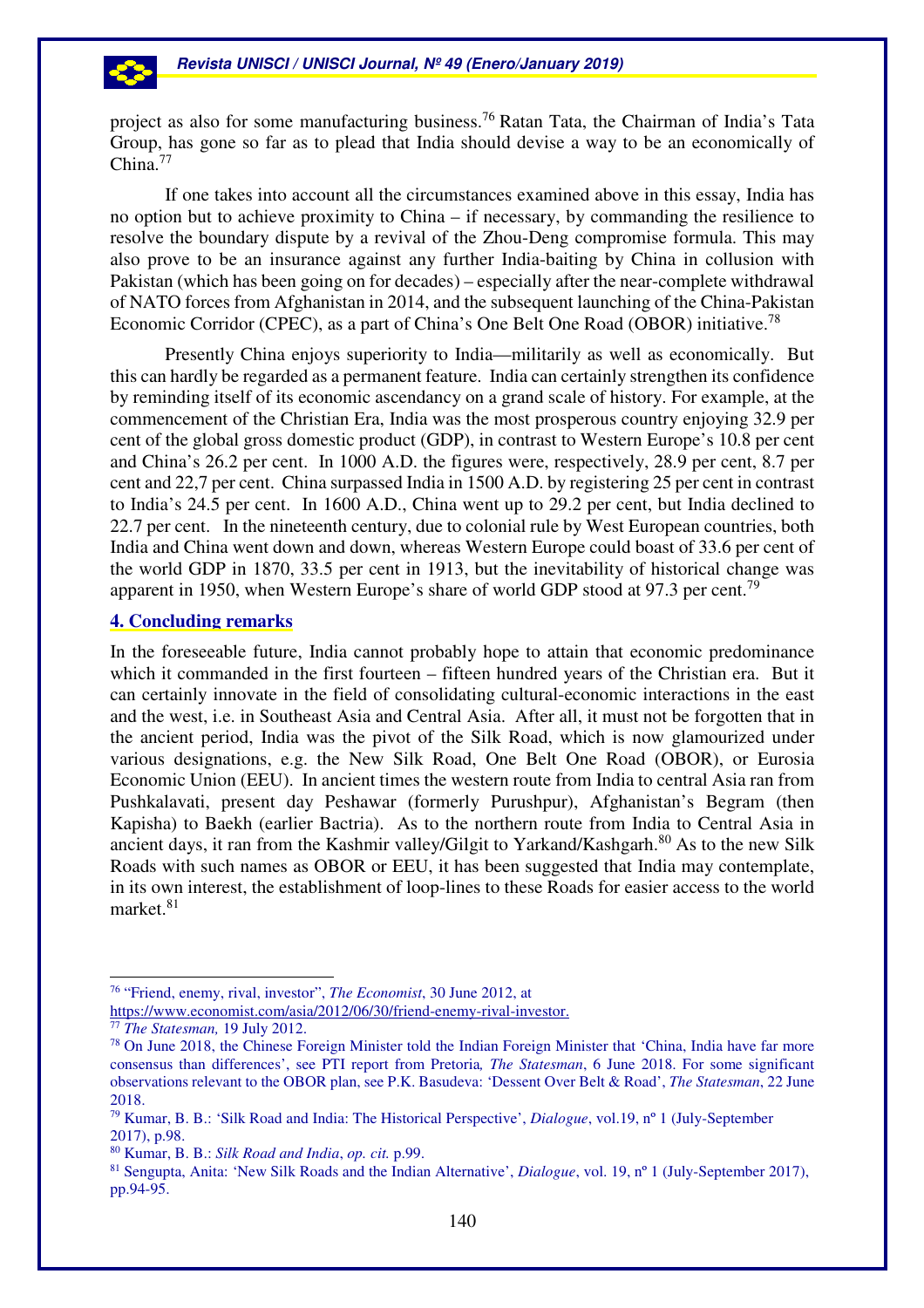China's policies/postures towards India are after offensive. It is time for India to plan a counteroffensive, remembering the earliest example of China's offensive, viz. gross violations of the Panchsheel Agreement of 1954. True to its title -"Trade and Intercourse between Tibet Region of China and India"- this Agreement elaborated the ancient and customary relations between India and Tibet to be not only special but also independent. Therefore, pilgrims were required only to register at respective border checkposts. As to trade and meetings with relatives/friends (especially in border districts), certificates from respective local authorities would suffice. Passports and Visas were not required for Indians and inhabitants of the Tibet region of China.<sup>82</sup> 'Then and now it is only the Chinese rulers who created hurdles and broke the relations altogether between Tibet and India. It is indeed a regrettable chapter of the independent India that her leadership proved so naïve consistently as not to raise the issues even when it directly affected our security, and culture.'<sup>83</sup>

This is a reflection of the deep-seated Chinese mentality. China treats its neighbours as countries to be dominated. China's expansionist mindset -in consistency with its divorce from any concept of nation state- is evident from the fact that its bit of tributaries includes not only India and Japan but a vast region extending up to as far as the Philippines, and including the Indian Ocean as also the South China Seas.<sup>84</sup> Whether at Doklam in 2017, or at Asaphila (in Arunachal Pradesh border) in 2018, China takes offensive measures against India in accordance with the aforesaid mindset, whereas India only reacts although correctly and firmly.<sup>85</sup> It has been suggested that India itself can initiate a counter-offensive against China in relevant international forums. For instance, India can take up the issues of lack of human rights, as also perpetration of atrocities, in Tibet and Hong Kong before appropriate international agencies.<sup>86</sup> It is indeed hard to predict whether such anti-China moves by India will succeed. But these are worth serious attempts.

To reiterate what has already been stated earlier in this essay, this is not a case of Indian idealism versus Chinese pragmatism. Idealism cannot be equated to lack of judgement and foresight. For instance, in the 1950s, as noted previously in this essay, at a time when China was staging atrocities in Tibet and hostile movements along the border with India, Prime Minister Jawaharlal Nehru went on pleading that the People's Republic of China (PRC) should be made a permanent member of the United Nations Security Council in replacement of Formosa (Taiwan) occupying the seat for China at that moment. When Vijaya Lakshmi Pandit, Nehru's sister and India's Ambassador to the United States, wrote to Nehru that the State Department of the United States was attempting to propose India as a permanent member of the Security Council, unseating China (Formosa), and ignoring PRC. But Nehru rejected this proposal and persisted in supporting China's permanent membership of the Security Council.<sup>87</sup> The lost opportunity proved to be costly what is confirmed by India's tireless efforts in the late  $20<sup>th</sup>$  and early  $21<sup>st</sup>$  centuries towards procuring a permanent seat for itself in the Security Council.

 $\overline{a}$ 

53

<sup>&</sup>lt;sup>82</sup> Sharan, Shankar 'Dealing with the Communist China', *Dialogue*, vol. 19, n° 1 (July-September 2017), pp.75-76.

<sup>83</sup> *Ibid*., p.77.

<sup>84</sup> Ganguly, Anirban: 'India's Emergence is Responsible, While China's Seems to Disturb and Disrupt', *Dialogue*, vol. 19, nº 1 (July-September 2017), pp.71-72; Anirban has referred to Howard W. French, *Everything Under the Heavens: How the Past Helps China's Push for Global Power,* New York, Alfred A. Knopf, 2017, which provides enormous and fascinating details on this crucial issue.

<sup>85</sup> Goswami, Namrata: "Post-Doklam: Assessing the Prospects of Chinese Strategy", *Dialogue*, vol. 19, nº 1 (July-September 2017), pp.46-62; PTI report from Kibithu, Arunachal, *The Statesman*, 9 April 2018.

<sup>86</sup> Saran, Shankar: *Dealing with the Communist China, op. cit*. pp. 73-75.

<sup>87</sup> 1st instalment of Vajaya Lakshmi Pandit: Papers, Subject 1949-51, File nos. 59 and 60, Nehru Memorial Museum and Library, New Delhi.